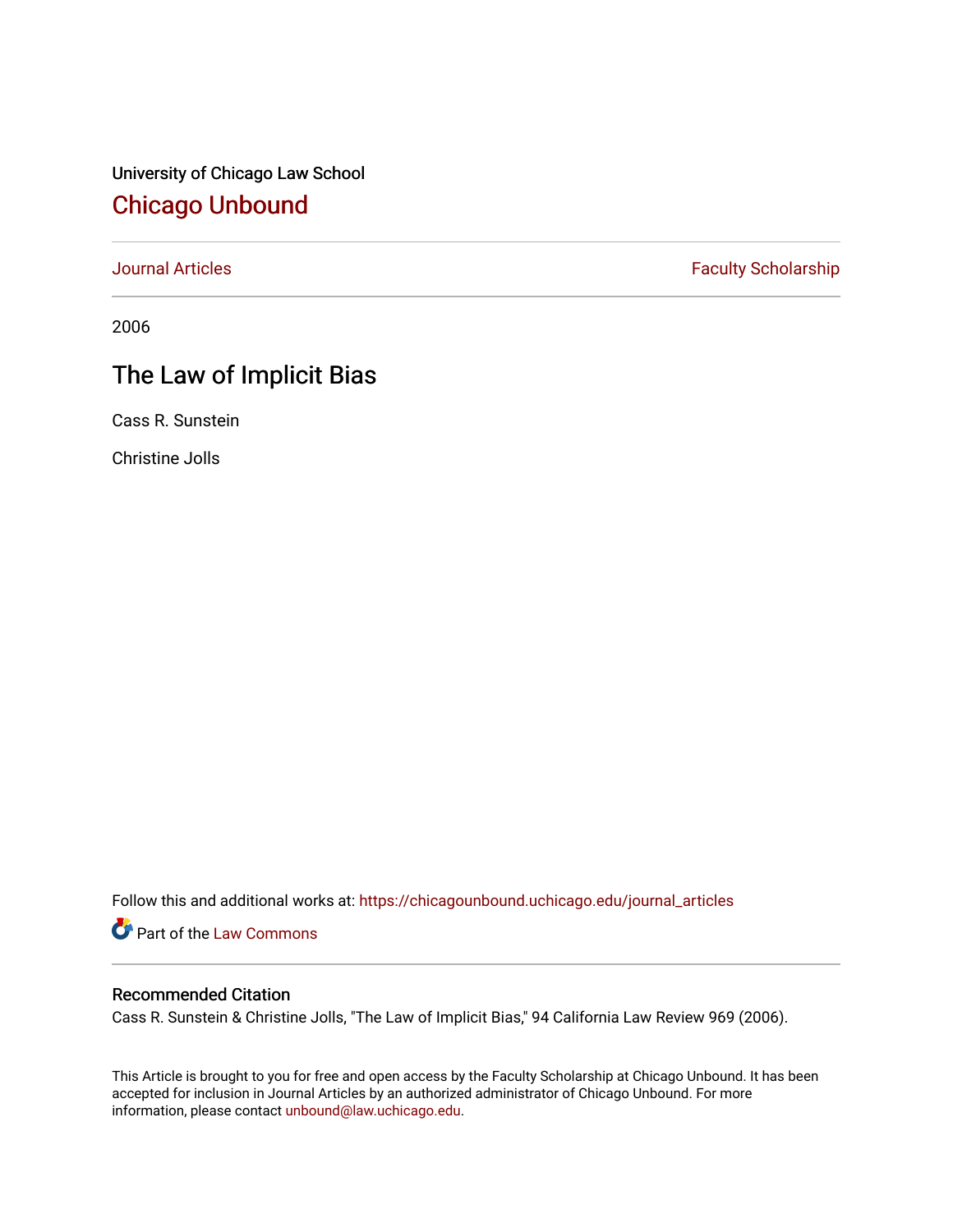## **The Law of Implicit Bias**

Christine **Jollst** Cass R. Sunsteintt

*Considerable attention has been given to the Implicit Association Test (IA T), which finds that most people have an implicit and unconscious bias against members of traditionally disadvantaged groups. Implicit bias poses a special challenge for antidiscrimination law because it suggests the possibility that people are treating others differently even when they are unaware that they are doing so. Some aspects of current law operate, whether intentionally or not, as controls on implicit bias; it is possible to imagine other efforts in that vein. An underlying suggestion is that implicit bias might be controlled through a general strategy of "debiasing through law."*

#### **INTRODUCTION**

Consider two pairs of problems:

**IA.** A regulatory agency is deciding whether to impose new restrictions on cloning mammals for use as food. Most people within the agency believe that the issue is an exceedingly difficult one, but in the end they support the restrictions on the basis of a study suggesting that cloned mammals are likely to prove unhealthy for human consumption. The study turns out to be based on palpable errors.

1B. A regulatory agency is deciding whether to impose new restrictions on cloning mammals for use as food. Most people within the agency believe that the issue is an exceedingly difficult one, but in the end they support the restrictions on the basis of a "gut feeling" that cloned mammals are likely to be unhealthy to eat. It turns out that the "gut feeling," spurred

Copyright © 2006 California Law Review, Inc. California Law Review, Inc. (CLR) is a California nonprofit corporation. CLR and the authors are solely responsible for the content of their publications.

t Professor of Law, Yale Law School.

<sup>&</sup>lt;sup>†</sup> Karl N. Llewellyn Distinguished Service Professor, Law School and Department of Political Science, University of Chicago. For helpful discussions and suggestions on implicit bias and antidiscrimination law, we thank Ian Ayres, Richard Banks, Elizabeth Bartholet, Elizabeth Emens, Bert Huang, Alison Morantz, Eric Posner, Frederick Schauer, Reva Siegel, Peter Siegelman, Matthew Stephenson, Adrian Vermeule, and participants at workshops at Boston University School of Law, Columbia Law School, Fordham Law School, Harvard Law School, Stanford Law School, and Yale Law School. Martin Kurzweil provided outstanding research assistance.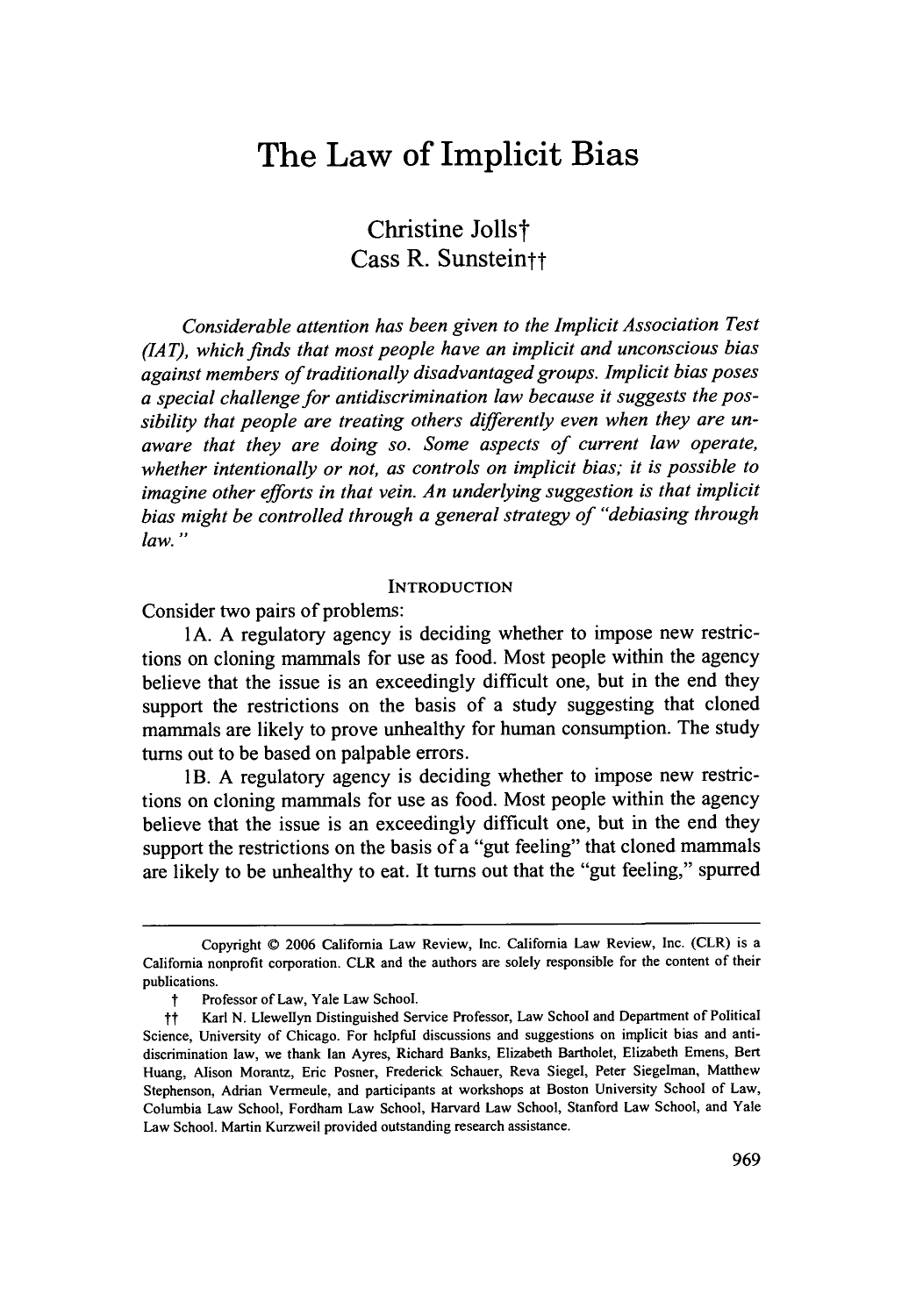by a widely publicized event appearing to establish serious risk, is impossible to support by reference to evidence.

2A. An employer is deciding whether to promote Jones or Smith to a supervisory position at its firm. Jones is white; Smith is African-American. The employer thinks that both employees are excellent, but it chooses Jones on the ground that employees and customers will be "more comfortable" with a white employee in the supervisory position.

2B. An employer is deciding whether to promote Jones or Smith to a supervisory position at its firm. Jones is white; Smith is African-American. The employer thinks that both employees are excellent, but it chooses Jones on the basis of a "gut feeling" that Jones would be better for the job. The employer is not able to explain the basis for this gut feeling; it simply thinks that "Jones is a better fit." The employer did not consciously think about racial issues in making this decision; but, in fact, Smith would have been chosen if both candidates had been white.

In case 1A, the agency is violating standard principles of administrative law. Its decision lacks a "rational connection between facts and judgment"<sup>1</sup> and, thus, is most unlikely to survive judicial review. In case 1B, the agency is in at least equal difficulty; administrative choices must receive support from relevant scientific evidence.<sup>2</sup>

The second pair of cases is analytically parallel. Case 2A involves a conscious and deliberative judgment that clearly runs afoul of antidiscrimination law.3 Case 2B might well seem equally troublesome. But in fact it is not at all clear that Smith would be able to prevail in case 2B, at least if there is no general pattern of race-based decisionmaking by the employer. Smith will face a burden of proof that will be hard to surmount on the facts as stated.<sup>4</sup> And note that these conclusions apply even if the employer is (parallel to cases 1A and 1B) a government rather than a private actor; the administrative law and antidiscrimination law regimes treat "gut feelings" in quite different ways.

Case 2B is far from unrealistic in today's world, as the present Symposium makes clear. A growing body of evidence, summarized by Anthony Greenwald and Linda Hamilton Krieger,<sup>5</sup> suggests that the real world is probably full of such cases of "implicit," or unconscious, bias.

<sup>1.</sup> Motor Vehicle Mfrs. Ass'n v. State Farm Mut. Auto. Ins. Co., 463 U.S. 29, 56 (1983).

<sup>2.</sup> *See, e.g.,* Chlorine Chemistry Council v. EPA, 206 F.3d 1286, 1290-91 (D.C. Cir. 2000).

<sup>3.</sup> *See, e.g.,* David A. Strauss, *The Law and Economics of Racial Discrimination in Employment: The Case for Numerical Standards,* 79 GEO. **L.J.** 1619, 1623 (1991).

*<sup>4.</sup> See, e.g.,* Linda Hamilton Krieger, *The Content of Our Categories: A Cognitive Bias Approach to Discrimination and Equal Employment Opportunity,* 47 **STAN.** L. REv. 1161, 1164 (1995).

*<sup>5.</sup> See* Anthony G. Greenwald & Linda Hamilton Krieger, *Implicit Bias: Scientific Foundations,* 94 **CALIF.** L. REV. 945, 955-56 (2006).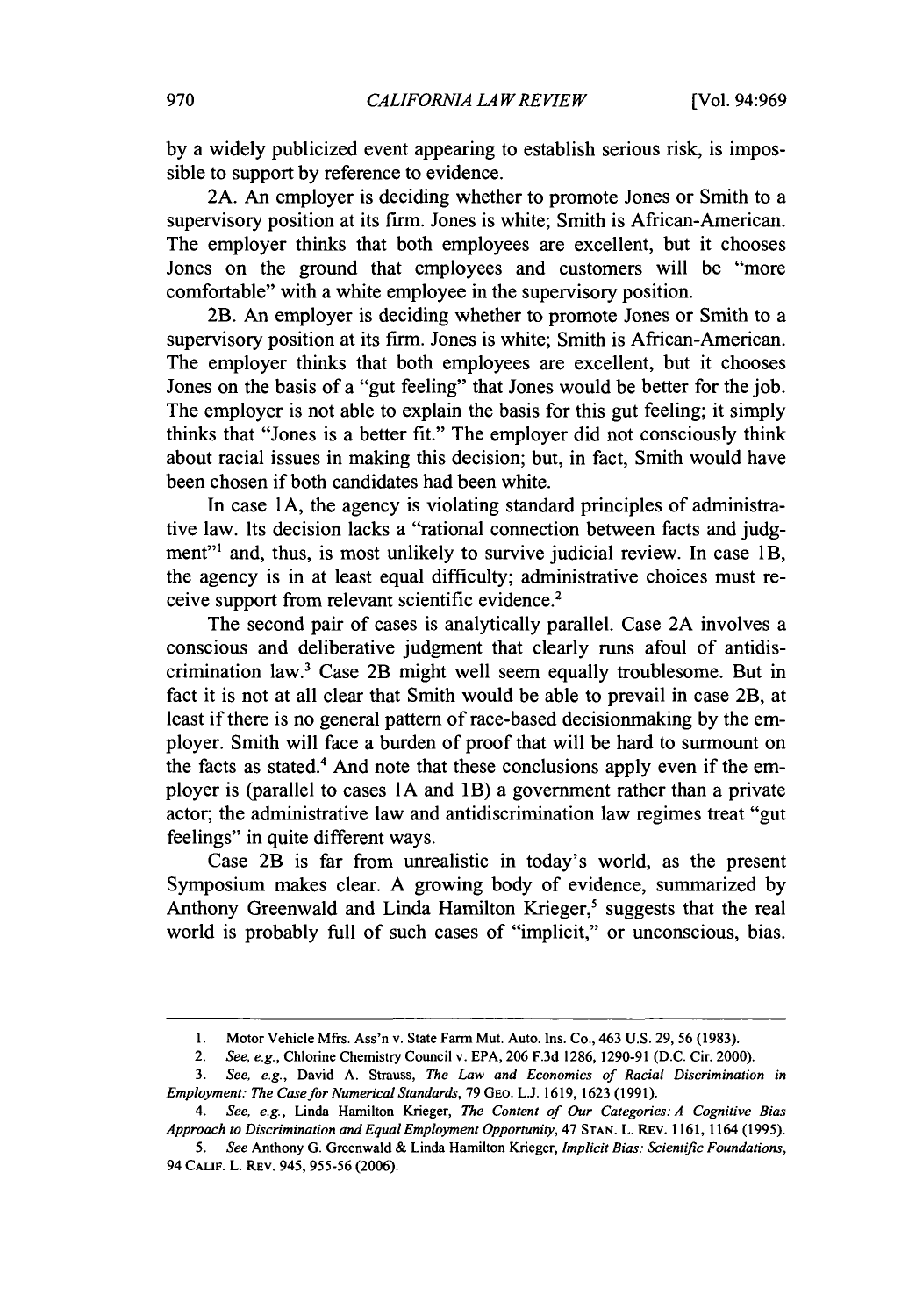This is likely to be true not only with respect to race, but also with respect to many other traits.<sup>6</sup>

Much evidence of these forms of implicit bias comes from the Implicit Association Test (IAT), which has been taken by large and diverse populations on the Internet and elsewhere.7 The IAT asks individuals to perform the seemingly straightforward task of categorizing a series of words or pictures into groups. Two of the groups are racial or other categories, such as "black" and "white," and two of the groups are the categories "pleasant" and "unpleasant." In the version of the IAT designed to test for implicit racial bias, respondents are asked to press one key on the computer for either "black" or "unpleasant" words or pictures and a different key for either "white" or "pleasant" words or pictures (a stereotype-consistent pairing); in a separate round of the test, respondents are asked to press one key on the computer for either "black" or "pleasant" words or pictures and a different key for either "white" or "unpleasant" words or pictures (a stereotype-inconsistent pairing). Implicit bias against African-Americans is defined as faster responses when the "black" and "unpleasant" categories are paired than when the "black" and "pleasant" categories are paired. The IAT is rooted in the very simple hypothesis that people will find it easier to associate pleasant words with white faces and names than with African-American faces and names-and that the same pattern will be found for other traditionally disadvantaged groups.

In fact, implicit bias as measured by the IAT has proven to be extremely widespread. Most people tend to prefer white to African-American, young to old, and heterosexual to gay.<sup>8</sup> Strikingly, members of traditionally disadvantaged groups tend to show the same set of preferences. The only major exception is that African-Americans themselves are divided in their preferences; about equal proportions show an implicit preference for African-Americans and whites.<sup>9</sup> Note, however, that unlike whites, African-Americans taken as a whole do not show an implicit preference for members of their own group.<sup>10</sup>

It might not be so disturbing to find implicit bias in experimental settings if the results did not predict actual behavior, and in fact the relationship between IAT scores and behavior remains an active area of

*<sup>6.</sup> See id.* at 957-58.

*<sup>7.</sup> See, e.g.,* Anthony G. Greenwald, Debbie E. McGhee & Jordan L.K. Schwartz, *Measuring Individual Differences in Implicit Cognition: The Implicit Association Test,* 74 J. PERSONALITY & SOC. PSYCHOL. 1464 (1998); Brian A. Nosek, Mahzarin R. Banaji & Anthony G. Greenwald, *Harvesting Implicit Group Attitudes and Beliefs from a Demonstration Web Site,* **6 GROUP DYNAMICS: THEORY, RESEARCH,** & PRACTICE 101 (2002).

<sup>8.</sup> *See* Greenwald & Krieger, *supra* note 5, at 955-58; Greenwald, McGhee & Schwartz, *supra* note 7, at 1474; Nosek, Banaji & Greenwald, *supra* note 7, at 105.

*<sup>9.</sup> See* Greenwald & Krieger, *supra* note 5, at 956.

**<sup>10.</sup>** *See id.* at 956, 959-60.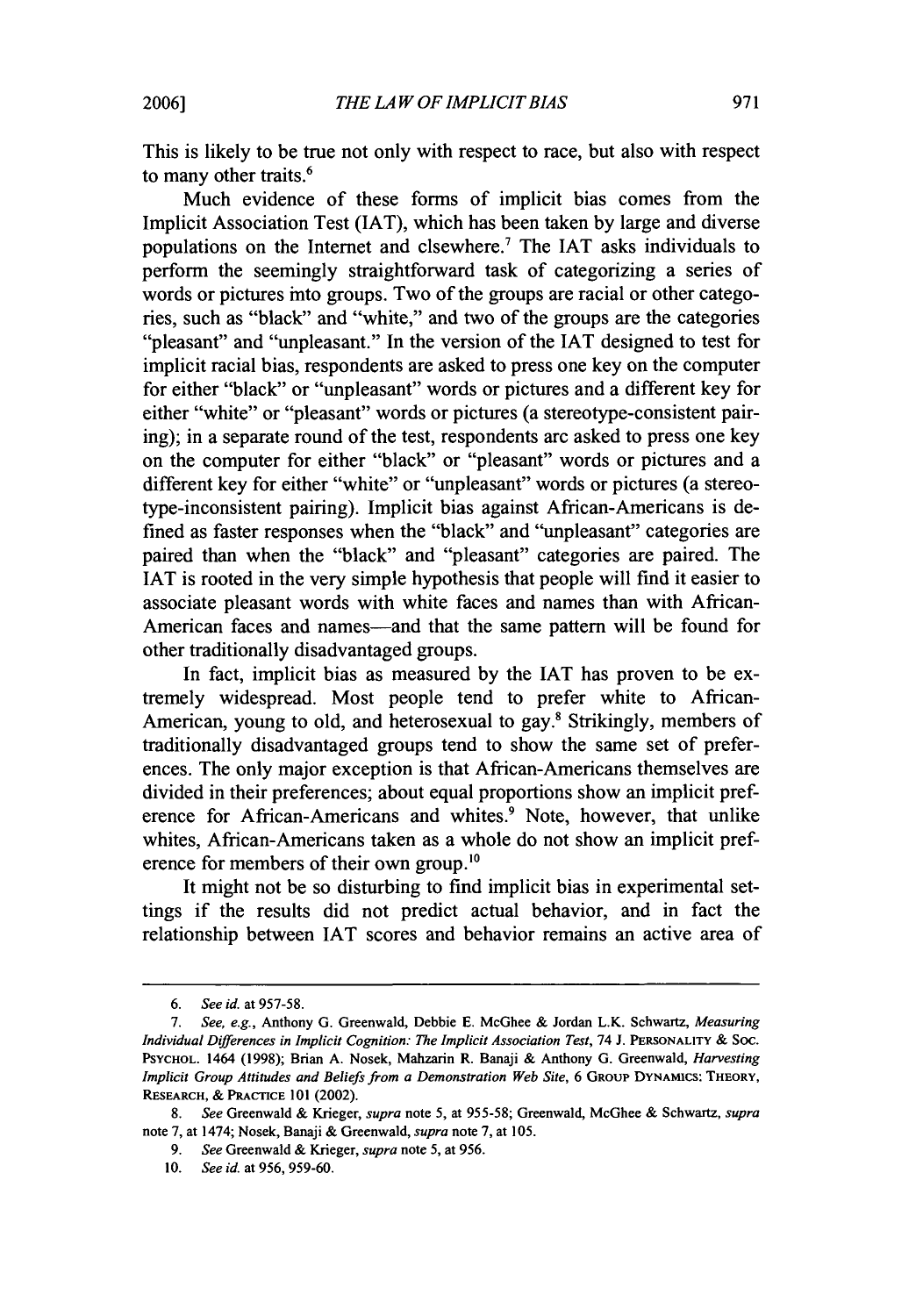research." But we know enough to know that some of the time, those who demonstrate implicit bias also manifest this bias in various forms of actual behavior. For example, there is strong evidence that scores on the IAT and similar tests are correlated with third parties' ratings of the degree of general friendliness individuals show to members of another race.'2 More particularly, "larger IAT effect scores predicted greater speaking time, more smiling, [and] more extemporaneous social comments" in interactions with whites as compared to African-Americans.<sup>13</sup> And it is reasonable to speculate that such uneasy interactions are associated with biased behavior. In the employment context in particular, even informal differences in treatment may have significant effects on employment outcomes, particularly in today's fluid workplaces.<sup>14</sup> If this is so, then the importance to legal policy is clear. If people are treated differently, and worse, because of their race or another protected trait, then the principle of antidiscrimination has been violated, even if the source of the differential treatment is implicit rather than conscious bias. $15$ 

It should not be controversial to suggest that in formulating and interpreting legal rules, legislatures and courts should pay close attention to the best available evidence about people's actual behavior-an approach this Symposium terms "behavioral realism."<sup>16</sup> Indeed, the influence of economic analysis of law stems largely from its careful emphasis on the behavioral effects of legal rules. The need to attend to good evidence, applied to the domain of civil rights, animates the work in this Symposium. In much the same spirit, work in behavioral law and economics has argued in favor of incorporating psychological insights about people's actual

*It. See,* e.g., Alexander R. Green, Dana R. Carney, Daniel J. Pallin, Kristal Raymond, Lisa **1.** Iezzoni & Mahzarin R. Banaji, The Presence of Implicit Bias in Physicians and its Prediction of Thrombolysis Decisions for Black and White Patients (2006) (unpublished manuscript, on file with authors); Jeffrey J. Rachlinski, Sheri Johnson, Andrew J. Wistrich & Chris Guthrie, Does Unconscious Bias Affect Trial Judges? (2005) (unpublished manuscript, on file with authors).

*<sup>12.</sup> See* John F. Dovidio, Kerry Kawakami & Samuel L. Gaertner, *Implicit and Explicit Prejudice and Interracial Interaction,* 82 J. PERSONALITY & SOC. PSYCHOL. 62, 66 (2002); Allen R. McConnell & Jill M. Leibold, *Relations Among the Implicit Association Test, Discriminatory Behavior, and Explicit Measures of Racial Attitudes,* 37 J. EXPERIMENTAL SOC. PSYCHOL. 435, 439-40 (2001).

<sup>13.</sup> McConnell & Leibold, *supra* note 12, at 439.

<sup>14.</sup> *See, e.g.,* Tristin K. Green, *Discrimination in Workplace Dynamics: Toward a Structural Account of Disparate Treatment Theory,* 38 HARV. C.R.-C.L. L. REV. 91, 99-108 (2003).

<sup>15.</sup> The relationship between measures of implicit bias and people's actual behavior is discussed further in R. Richard Banks, Jennifer L. Eberhardt & Lee Ross, *Discrimination and Implicit Bias in a Racially Unequal Society,* 94 CALIF. L. REV. 1169, 1187-89 (2006); Greenwald & Krieger, *supra* note 5, at 953-55; and Jerry Kang & Mahzarin R. Banaji, *Fair Measures: A Behavioral Realist Revision of "Affirmative Action* **",** 94 **CALIF.** L. REV. 1063, 1072-75 (2006).

<sup>16.</sup> For an in-depth discussion of "behavioral realism," see Linda Hamilton Krieger & Susan Fiske, *Behavioral Realism in Employment Discrimination Law: Implicit Bias and Disparate Treatment,* 94 **CALIF.** L. REV. 997, 997-1026 (2006).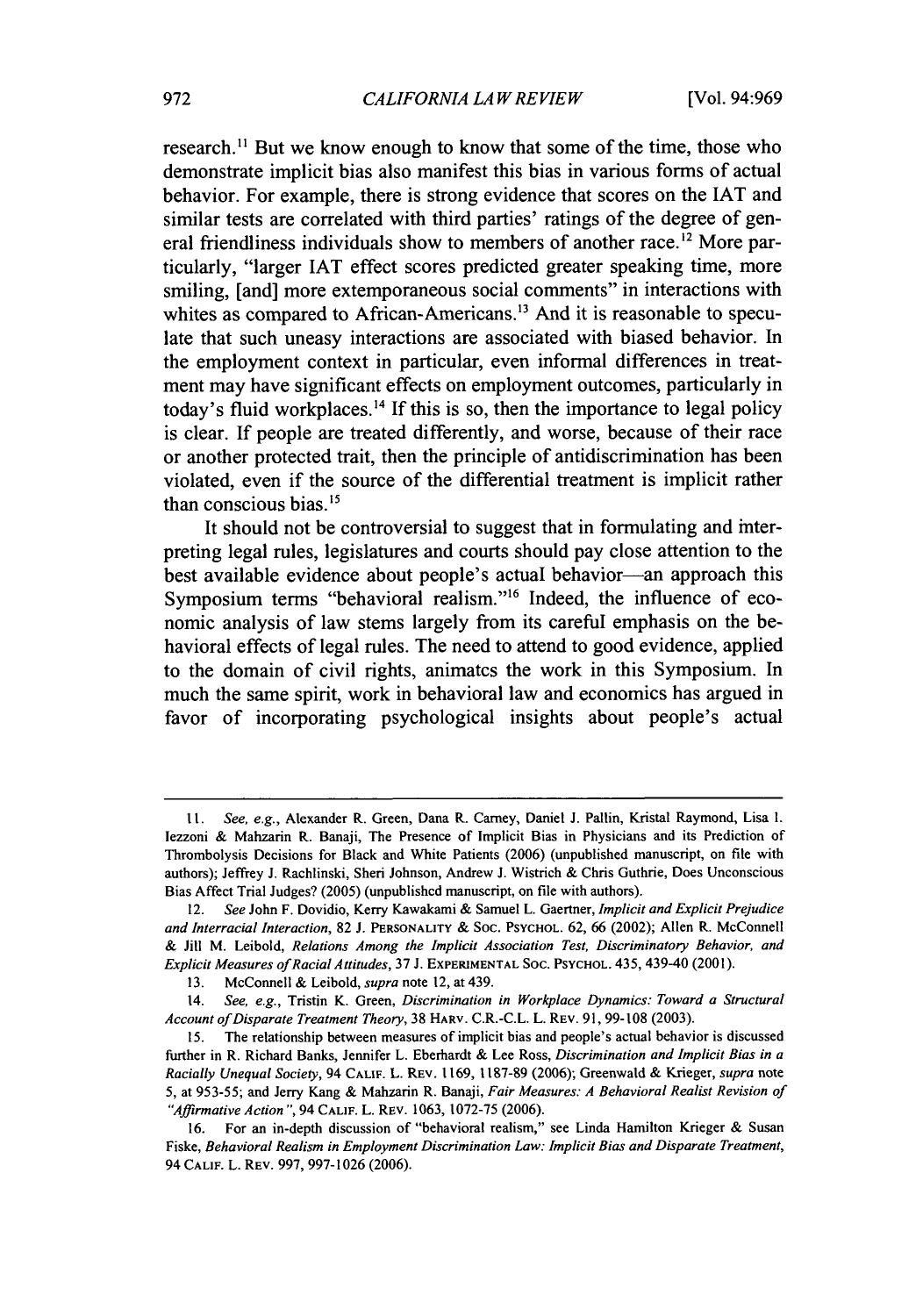behavior across a range of domains.17 We believe that there are productive links among all behavioral approaches to law, and one of the goals of our discussion below is to call attention to some of those links. We devote special attention to the promise of "debiasing" actors through legal strategies that are designed to counteract biases of various sorts across a variety of domains.

Our discussion below comes in three parts. Part I explores two systems of cognitive operations—roughly, "intuitive" and "deliberative" with the suggestion that the distinction between the two helps to illuminate legal responses to a wide range of behavioral problems, including those raised by the IAT. Part II investigates the possibility of using the law to "debias" people in order to reduce implicit bias; we develop several illustrations of such debiasing, as well as relating the general approach of debiasing both to work that follows in this Symposium and to work elsewhere in the legal literature. Part III investigates some of the normative issues that are raised when regulators attempt to respond, through "debiasing" or otherwise, to implicit bias.

## **I**

## **SYSTEM** I **AND SYSTEM** II

Implicit bias of the sort manifested on the **IAT** has not generally been grouped with the "heuristics and biases" uncovered by research in cognitive psychology and behavioral economics.<sup>18</sup> Thus far, the reception within law of the two areas of research has been largely independent. But we believe that legal responses to implicit bias are illuminatingly analyzed in terms that bring such bias in direct contact with cognitive psychology and behavioral economics. Most important, implicit bias—like many of the heuristics and biases emphasized elsewhere—tends to have an automatic character, in a way that bears importantly on its relationship to legal prohibitions.

In cognitive psychology and behavioral economics, much attention has been devoted to heuristics, which are mental shortcuts or rules of thumb that function well in many settings but lead to systematic errors in

<sup>17.</sup> *See, e.g.,* Christine Jolls, Cass R. Sunstein & Richard Thaler, *A Behavioral Approach to Law and Economics, 50* **STAN.** L. REV. 1471 (1998); Russell B. Korobkin **&** Thomas S. Ulen, *Law and Behavioral Science: Removing the Rationality Assumption from Law and Economics,* 88 **CALIF.** L. REV. 1051 (2000); Jeffrey J. Rachlinski, *The "New" Law and Psychology: A Reply to Critics, Skeptics, and Cautious Supporters,* 85 CORNELL L. REV. 739 (2000).

**<sup>18.</sup>** On heuristics and biases, see generally HEURISTICS **AND** BIASES: THE PSYCHOLOGY OF **INTUITIVE JUDGMENT** (Thomas Gilovich et al. eds., 2002) [hereinafter HEURISTICS **AND BIASES]; JUDGMENT UNDER** UNCERTAINTY: HEURISTICS **AND** BIASES (Daniel Kahneman et al. eds., 1982) [hereinafter **JUDGMENT UNDER** UNCERTAINTY].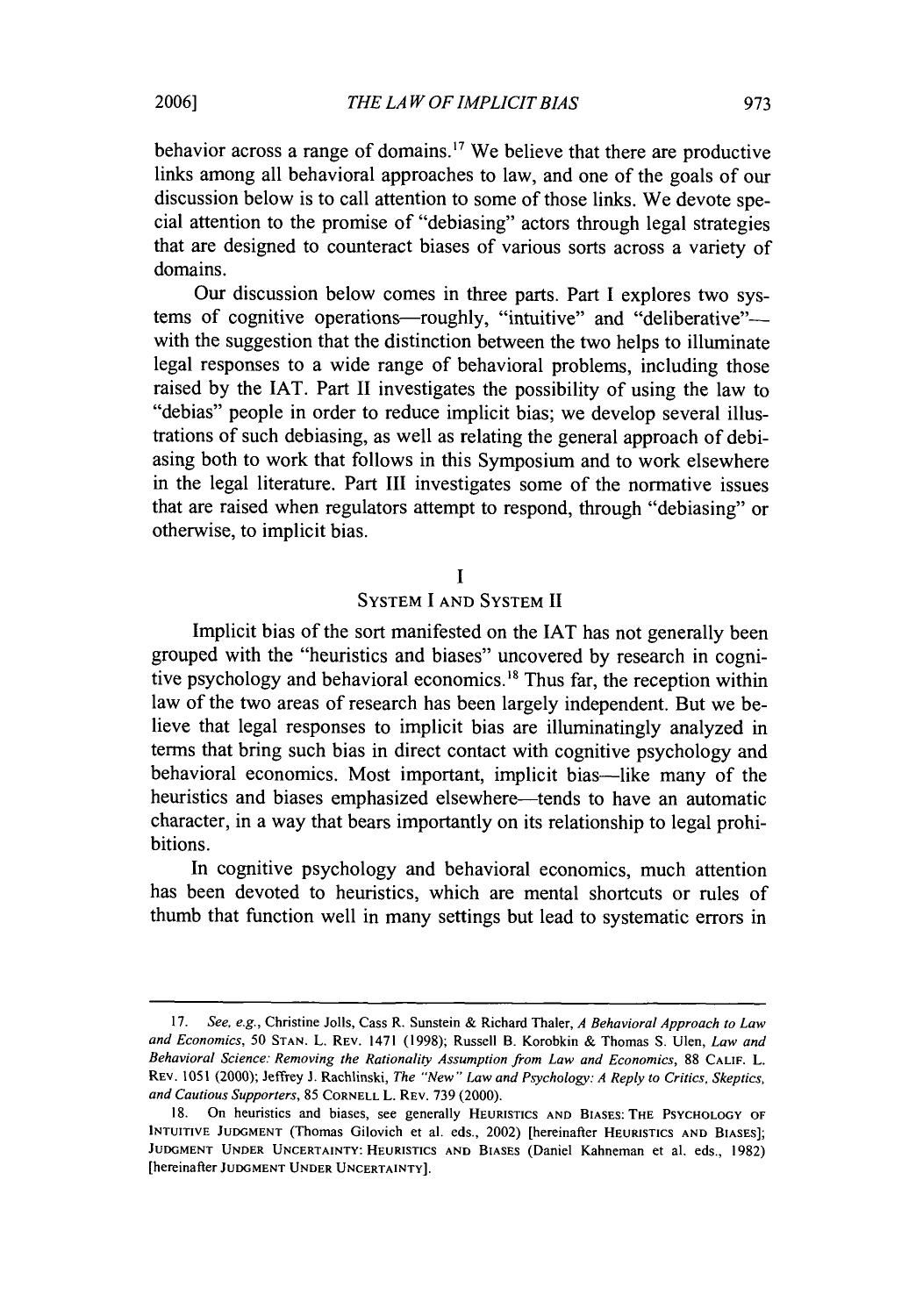others.<sup>19</sup> Consider, for instance, the well-known study involving people's judgments about a thirty-one-year-old woman, Linda, who was concerned with issues of social justice and discrimination in college. People tend to say that Linda was more likely to be a "feminist bank teller" than to be a "bank teller."<sup>20</sup> This judgment is patently illogical, for a superset cannot be smaller than a set within it. The source of the mistake is the representativeness heuristic, by which events are seen to be more likely if they "look like" certain causes.<sup>21</sup> In the case of Linda, the use of the representativeness heuristic leads to a mistake of elementary logic-the conclusion that characteristics X and Y are more likely to be present than characteristic X.

Research in cognitive psychology emphasizes that heuristics of this kind frequently work through a process of "attribute substitution," in which people answer a hard question by substituting an easier one.<sup>22</sup> For instance, people might resolve a question of probability not by investigating statistics, but by asking whether a relevant incident comes easily to mind.<sup>23</sup> The same process is familiar in many contexts. Confronted with a difficult problem in constitutional law, people might respond by asking about the views of trusted specialists-as, for example, through the use of (say) the "Justice Scalia heuristic," by which some people might answer the difficult problem by following the views of Justice Scalia.

Often, of course, people deliberately choose to use a heuristic, believing that it will enable them to reach accurate results. But some of the most important heuristics have been connected to "dual process" approaches, which have recently received considerable attention in the psychology literature.<sup>24</sup> According to such approaches, people employ two cognitive systems. System I is rapid, intuitive, and error-prone; System II is more deliberative, calculative, slower, and often more likely to be error-free.<sup>25</sup> Much heuristic-based thinking is rooted in System I, but it may be overridden, under certain conditions, by System **11.26** Thus, for example, some people might make a rapid, intuitive judgment that a large German shepherd is likely to be vicious, but this judgment might be overcome after the dog's owner assures them that the dog is actually quite friendly. Most

<sup>19.</sup> For general discussion of heuristics, see Daniel Kahneman & Shane Frederick, *Representativeness Revisited: Attribute Substitution in Intuitive Judgment, in* HEURISTICS **AND** BIASES, *supra* note 18, at 49-50.

<sup>20.</sup> *See id.* at 62 (discussing the study).

<sup>21.</sup> *See id.* at 49-50.

<sup>22.</sup> *See id.* at 53.

<sup>23.</sup> *See* Amos Tversky & Daniel Kahneman, *Availability: A Heuristic for Judging Frequency and Probability,* 5 **COGNITIVE** PSYCHOL. 207, 208 (1973).

<sup>24.</sup> *See generally* DUAL-PROCESS THEORIES IN SOCIAL PSYCHOLOGY (Shelly Chaiken & Yaacov Trope eds., 1999).

<sup>25.</sup> A qualification is that a bad deliberative process might, of course, produce more errors than rapid intuitions.

<sup>26.</sup> *See* Kahneman & Frederick, *supra* note 19, at *51.*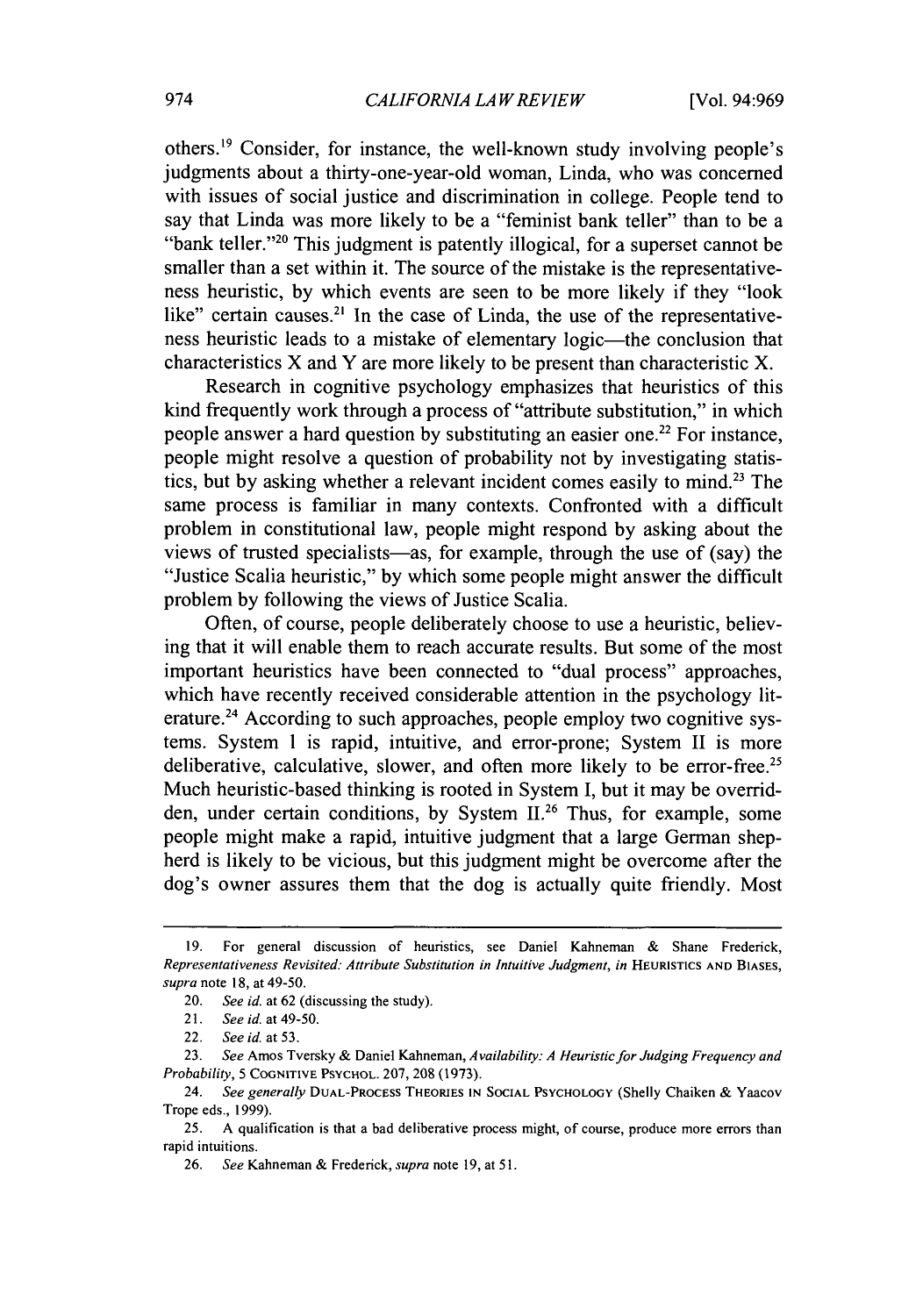people would be reluctant to drink from a glass recently occupied by a cockroach; but it is possible (though far from certain) that they would be willing to do so after considering a reliable assurance that, because the cockroach had been sterilized by heat, the glass was not contaminated.<sup>27</sup> In a context of greater relevance to law, heuristic-driven fears about eating cloned animals or genetically modified food might be overcome on the basis of careful studies suggesting that the risk of harm is quite low.<sup>28</sup> Judgments about potentially harmful events are often founded in System **I,9** and System II sometimes supplies a corrective. In other cases, however, responses within the System I domain itself may supply correctives, as discussed at some length in Parts II and III below.

We believe that the problem of implicit bias is best understood in light of existing analyses of System I processes. Implicit bias is largely automatic; the characteristic in question (skin color, age, sexual orientation) operates so quickly, in the relevant tests, that people have no time to deliberate. It is for this reason that people are often surprised to find that they show implicit bias. Indeed, many people say in good faith that they are fully committed to an antidiscrimination principle with respect to the very trait against which they show a bias.<sup>30</sup> When people exhibit bias toward African-Americans, System II may of course be involved, as in case 2A above, but in a great many cases System I is the culprit. In case 2B above, the employer has no conscious awareness of the role race played in its decision to hire Jones over Smith; in fact, the employer might regard its decision as a "mistake," either factually or morally, if it were aware of the role race played.

In responding to implicit bias understood in this way, the legal system could emphasize System II; perhaps the law could produce or encourage a System II override of the System I impulse. But it is also possible that interventions within the domain of System I itself would be more efficacious-although also more normatively charged. We explore these possibilities in the next two Parts.3'

<sup>27.</sup> *See* Paul Rozin, *Technological Stigma: Some Perspectives from the Study of Contagion, in* **RISK,** MEDIA, **AND STIGMA: UNDERSTANDING PUBLIC CHALLENGES** TO MODERN **SCIENCE AND TECHNOLOGY** 31, 32 (James Flynn **et** al. **eds.,** 2001).

<sup>28.</sup> See id.

<sup>29.</sup> *See, e.g.,* **JOSEPH** LEDOUx, THE EMOTIONAL BRAIN: THE MYSTERIOUS **UNDERPINNINGS OF EMOTIONAL** LIFE 138-78 (1996).

<sup>30.</sup> *See, e.g.,* Greenwald, McGhee & Schwartz, *supra* note 7, **at** 1474-75.

**<sup>31.</sup>** The legal literature on implicit bias is **by** now enormous. **Recent** work emphasizing **the IAT** in particular includes **IAN** AYRES, PERVASIVE **PREJUDICE? UNCONVENTIONAL** EVIDENCE **OF** RACE **AND GENDER** DISCRIMINATION 419-25 (2001); Mijha Butcher, *Using Mediation to Remedy Civil Rights Violations When the Defendant is Not an Intentional Perpetrator: The Problems of Unconscious Disparate Treatment and Unjustified Disparate Impacts,* 24 **HAMLINE** J. **PUB.** L. & POL'Y 225, 238-40 (2003); **Mary** Anne **Case,** *Developing a Taste for Not Being Discriminated Against,* 55 **STAN** L. REV. 2273, 2290-91 (2003) (book review); Theodore Eisenberg & Sheri Lynn Johnson, *Implicit Racial Attitudes of Death Penalty Lawyers,* **53 DEPAUL** L. REV. 1539, 1542-56 (2004); Blake D. Morant, *The*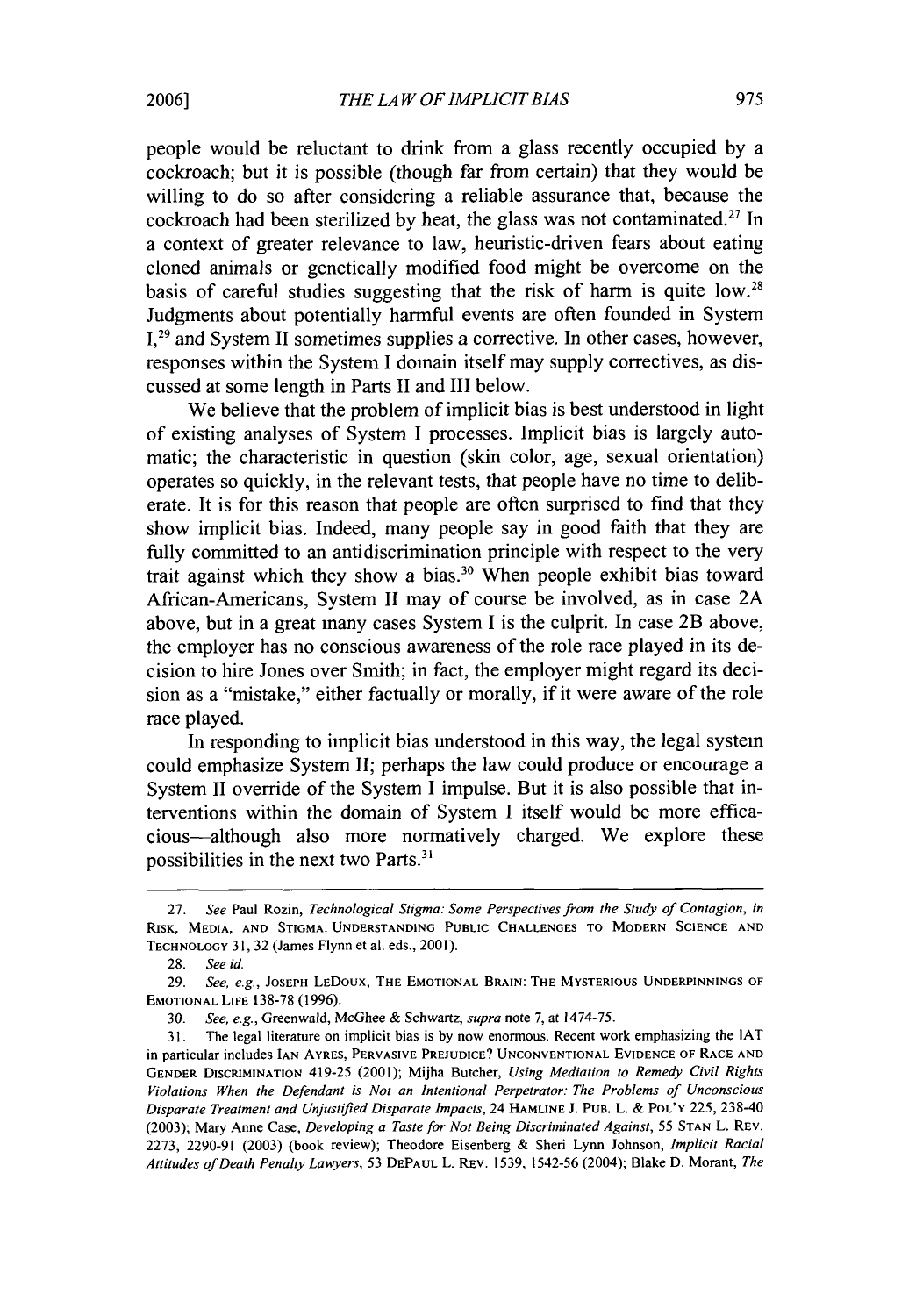#### **H1**

### ANTIDISCRIMINATION LAW AND "DEBIASING"

From the standpoint of a legal system that seeks to forbid differential treatment based on race and other protected traits, implicit bias presents obvious difficulties. In many cases entirely unaware of their bias and how it shapes their behavior, people will frequently fail to override their System I inclinations. Ordinary antidiscrimination law will often face grave difficulties in ferreting out implicit bias even when this bias produces unequal treatment.<sup>32</sup>

Of course, antidiscrimination law has long forbidden various forms of differential treatment on the basis of race and other protected traits. If, for example, a state official treats someone worse because of race, there might well be a violation of the Constitution as well as antidiscrimination statutes. Some of the hardest cases present problems of proof: if there is no "smoking gun," how can bias be established? There are also vexing conceptual questions-explored below by Richard Banks, Jennifer Eberhardt, and Lee Ross.33 What, exactly, does the category of unlawful "discrimination" include?34 However the hardest questions are resolved, it seems clear that when System I is producing differential treatment, the legal system will often encounter unusually serious difficulties.

The parallels described above between implicit bias and the heuristics and biases emphasized by cognitive psychology and behavioral economics help to illuminate the primary approaches the law can adopt in response to unequal treatment stemming from implicit bias. In the domain of heuristics and biases, the law has now-familiar methods with which to respond.<sup>35</sup> In the context of "hindsight bias," for example, the law protects against error by broadly restricting adjudicators' ability to reconsider decisions from the

32. *See* sources cited *infra* note 45.

33. *See* Banks, Eberhardt & Ross, *supra* note **15,** at 1178-89.

*Relevance of Gender Bias Studies,* 58 **WASH.** & **LEE** L. REV. 1073, 1080 n.35 (2001); Lateef Mtima, *The Road to the Bench: Not Even Good* (Subliminal) *Intentions,* 8 U. *Cm.* L. SCH. ROUNDTABLE 135, 155-58 (2001); Marc R. Poirier, *Is Cognitive Bias at Work a Dangerous Condition on Land?,* 7 EMP. RTS. & EMP. POL'Y J. 459, 489-91 (2003); Deana A. Pollard, *Unconscious Bias and Self-Critical Analysis: The Case for a Qualified Evidentiary Equal Employment Opportunity Privilege,* 74 WASH. L. REV. **913,** 959-64 (1999); Evan R. Seamone, *Judicial Mindfulness,* 70 U. CIN. L. REv. 1023, 1051 n.144 (2002); Michael S. Shin, *Redressing Wounds: Finding a Legal Framework to Remedy Racial Disparities in Medical Care,* 90 **CALIF.** L. REV. 2047, 2066-68 (2002); Megan Sullaway, *Psychological Perspectives on Hate Crime Laws,* **10** PSYCHOL., **PUB.** POL'Y *&* L. 250, 256 (2004); Joan C. Williams, *The Social Psychology of Stereotyping: Using Social Science to Litigate Gender Discrimination Cases and Defang the "Cluelessness " Defense,* 7 EMP. RTS. & EMP. POL'y J. 401, 446-47 (2003).

<sup>34.</sup> *See, e.g.,* David A. Strauss, *Discriminatory Intent and the Taming of* Brown, 56 U. CHI. L. **REV.** 935 (1989).

<sup>35.</sup> *See* Christine Jolls & Cass R. Sunstein, *Debiasing Through Law,* 35 J. **LEGAL STUD. 199,** 199-201 (2006).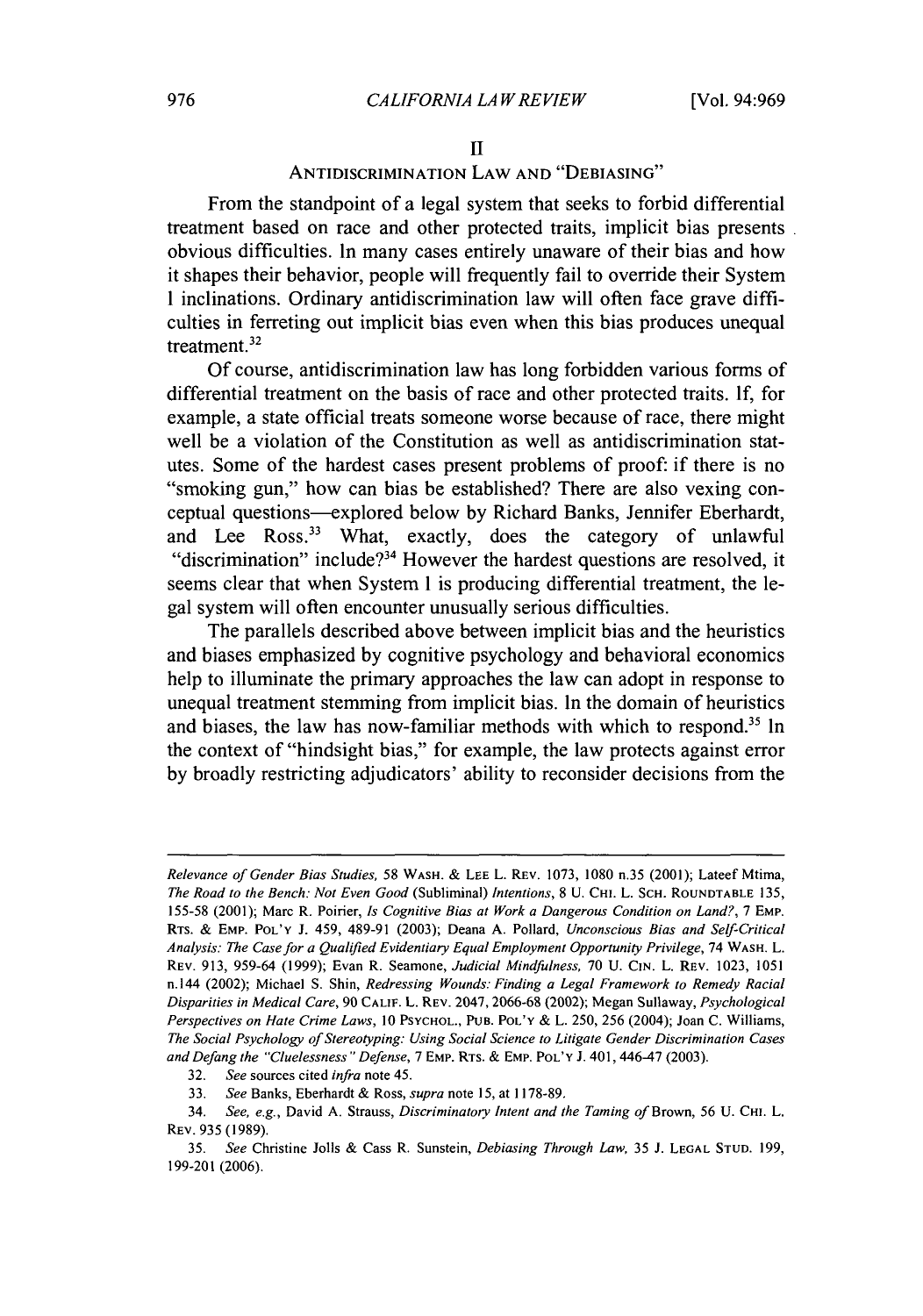perspective of hindsight.36 Likewise, in the area of consumer behavior, many people believe that consumers show unrealistic optimism in evaluating potential product dangers, and the law may respond by imposing a range of restrictions on their choices.37 These approaches attempt to *insulate* outcomes from the problems created by heuristics and biases, which themselves are taken as a given. Such insulating strategies are readily imaginable in the antidiscrimination law domain, as explored in Part II.A below.

Social scientists have also focused substantial attention on the possibility of *debiasing* in response to heuristics and biases.<sup>38</sup> The law might engage in such debiasing as well, seeking to reduce people's level of bias rather than to insulate outcomes from its effects.<sup>39</sup> If, for instance, consumers suffer from unrealistic optimism, then regulators might respond not by banning certain transactions or otherwise restricting consumer choice but instead by working directly on the underlying mistake.<sup>40</sup> They might, for example, enlist the availability heuristic, according to which people estimate the likelihood of events based on how easily they can imagine or recall examples of such events. Drawing on availability, regulators might then offer concrete examples of harm in order to help consumers understand risks more accurately. In the domain of smoking, an emphasis on specific instances of harm does appear to increase people's estimates of the likelihood of harm.<sup>41</sup> Attention to strategies for what we have elsewhere termed "debiasing through law" can help both to understand and to improve the legal system.<sup>42</sup> Note that many of these strategies—including the example just given of harnessing the availability heuristic-reflect System I rather than System II responses to System I problems. Debiasing strategies may also be applied in the domain of antidiscrimination law. We offer a series of illustrations-as well as relating the general approach of debiasing to work in this Symposium and elsewhere in the legal literature-in Parts II.B. and II.C below.

### *A. Insulation*

When people show bias on the basis of race or another protected trait, the most conventional legal response is to attempt to insulate outcomes

**<sup>36.</sup>** *See* Jeffrey J. Rachlinski, *A Positive Psychological Theory of Judging in Hindsight,* 65 U. CHI. L. REV. **571,** 619-23 (1998).

<sup>37.</sup> *See, e.g.,* Jolls & Sunstein, *supra* note 35, at 207-08.

<sup>38.</sup> The seminal work is Baruch Fischhoff, *Debiasing, in* **JUDGMENT UNDER UNCERTAINTY,** *supra* note 18, at 422.

<sup>39.</sup> *See* Jolls & Sunstein, *supra* note 35, at 200-01.

<sup>40.</sup> *See id.* at 209-16.

<sup>41.</sup> *See* FRANK A. **SLOAN,** V. **KERRY** SMITH *&* **DONALD** H. TAYLOR, JR., THE **SMOKING PUZZLE: INFORMATION,** RISK **PERCEPTION, AND CHOICE** 157-79 (2003).

<sup>42.</sup> *See Jolls* & Sunstein, *supra* note 35, at 202, 206-24.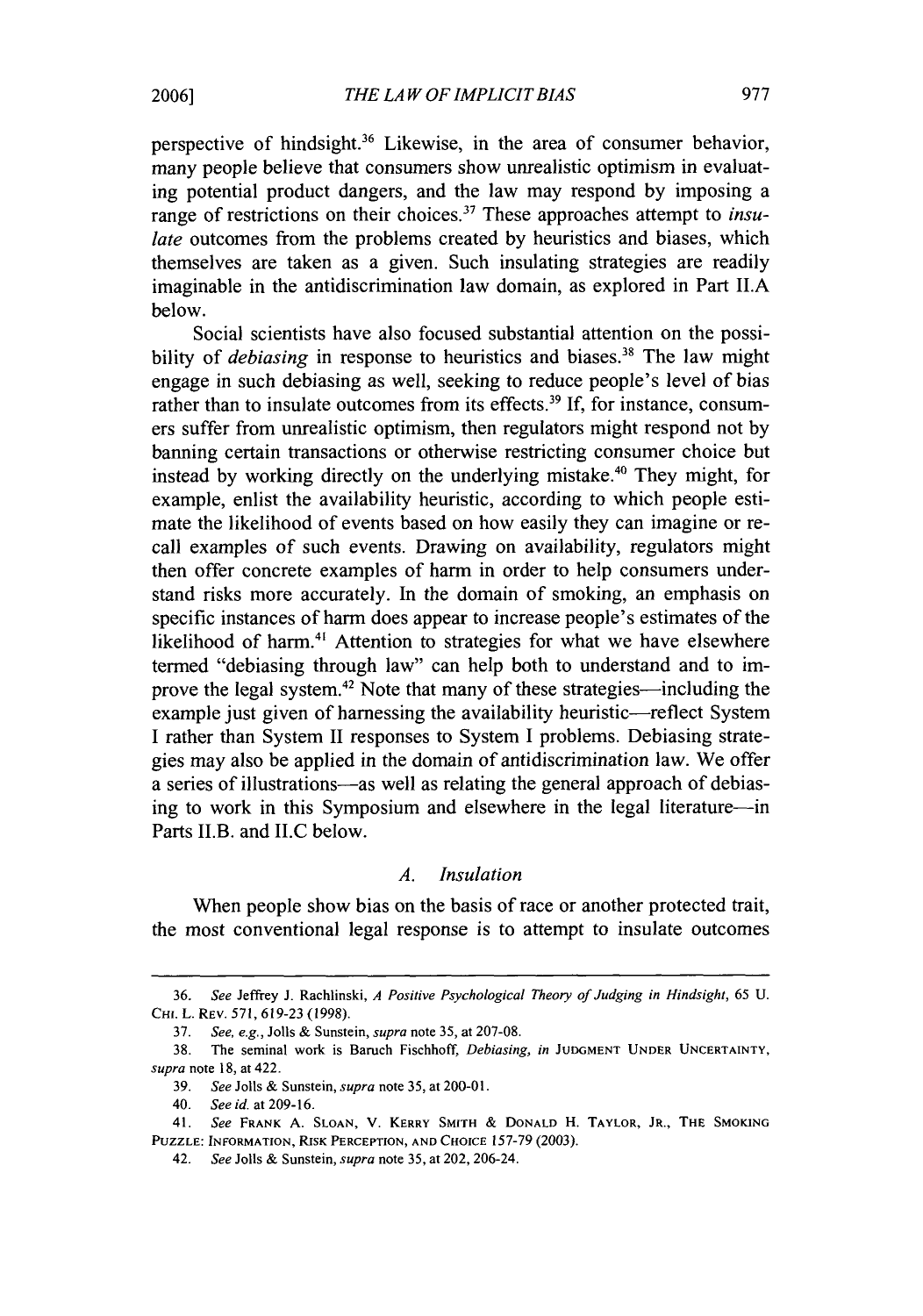from the effects of such bias. Because, for instance, certain forms of employment behavior are unlawful under Title **VII** of the Civil Rights Act of 1964,43 people will face monetary and other liability for engaging in such behavior. The desire to avoid such liability should, on the traditional view, deter the prohibited behavior. The point is particularly obvious with respect to consciously biased behavior of the sort at issue in case 2A above. There is no question that such behavior is squarely prohibited by antidiscrimination law, and-because the behavior is conscious-actors can be expected to respond to legal incentives not to engage in it, at least if people care enough about complying with the law (or at least if the penalties are stiff enough for those who are deterred only by actual sanctions). With respect to conscious bias, existing law attempts not to "debias" people-by reducing their conscious bias on the basis of race or another protected trait (although this may be a longer-term effect of the law)—but to insulate outcomes from the effects of such bias.'

A central problem in today's world, however, is the possibility that many people act on the basis of implicit bias. In response, legal rules might seek to reduce the likelihood that implicit bias will produce differential outcomes; but it would be quite difficult to conclude that current antidiscrimination law adequately achieves this goal.<sup>45</sup> As Linda Hamilton

<sup>43. 42</sup> U.S.C. §§2000e-2000e17 (2000).

<sup>44.</sup> Linda Hamilton Krieger nicely summarizes this effect of existing antidiscrimination law: [On the traditional view], if an employee's protected group status is playing a role in an employer's decisionmaking process, the employer will be aware of that role .... Equipped with conscious self-awareness, well-intentioned employers become capable of complying with the law's proscriptive injunction not to discriminate. They will monitor their decisionmaking processes and prevent prohibited factors from affecting their judgments. Krieger, *supra* note 4, at 1167.

<sup>45.</sup> The scholarly literature critiquing existing antidiscrimination law, both constitutional and statutory, for its general failure to address the problem of implicit bias is voluminous. *See, e.g.,* Samuel R. Bagenstos, *The Structural Turn and the Limits of Antidiscrimination Law,* 94 **CALIF.** L. REV. 1, 3 (2006) ("Unconscious bias, interacting with today's 'boundaryless workplace,' generates inequalities that our current antidiscrimination law is not well equipped to solve.") (citation omitted); Barbara **J.** Flagg, Fashioning a Title VII Remedy for Transparently White Subjective Decisionmaking, 104 YALE L.J. 2009, 2018-30 (1995) (concluding that existing employment discrimination law would not provide relief for an employee who was disadvantaged by the implicit use of criteria that are more strongly associated with whites than nonwhites); Barbara **J.** Flagg, *"'Was Blind, But Now I See": White Race Consciousness and the Requirement of Discriminatory Intent,* 91 MICH. L. REV. 953, 958 (1993) (stating that existing Equal Protection Clause doctrine "perfectly reflects" whites' failure to "scrutinize the whiteness of facially neutral norms") [hereinafter Flagg, *White Race Consciousness];* Green, *supra* note 14, at **Ill** ("[E]xisting Title VII doctrine.., is ill-equipped to address the forms of discrimination that derive from organizational structure and institutional practice in the modem workplace."); Krieger, *supra* note 4, at 1164 (arguing that the way in which employment discrimination law "constructs discrimination, while sufficient to address the deliberate discrimination prevalent in an earlier age, is inadequate to address the subtle, often unconscious forms of bias" prevalent today); Charles R. Lawrence III, The Id, the Ego, and Equal Protection: Reckoning with Unconscious Racism, 39 STAN. L. REV. 317, 323 (1987) (stating that existing Equal Protection Clause doctrine "ignores much of what we understand about how the human mind works" and "disregards... the profound effect that the history of American race relations has had on the individual and collective unconscious"); R.A.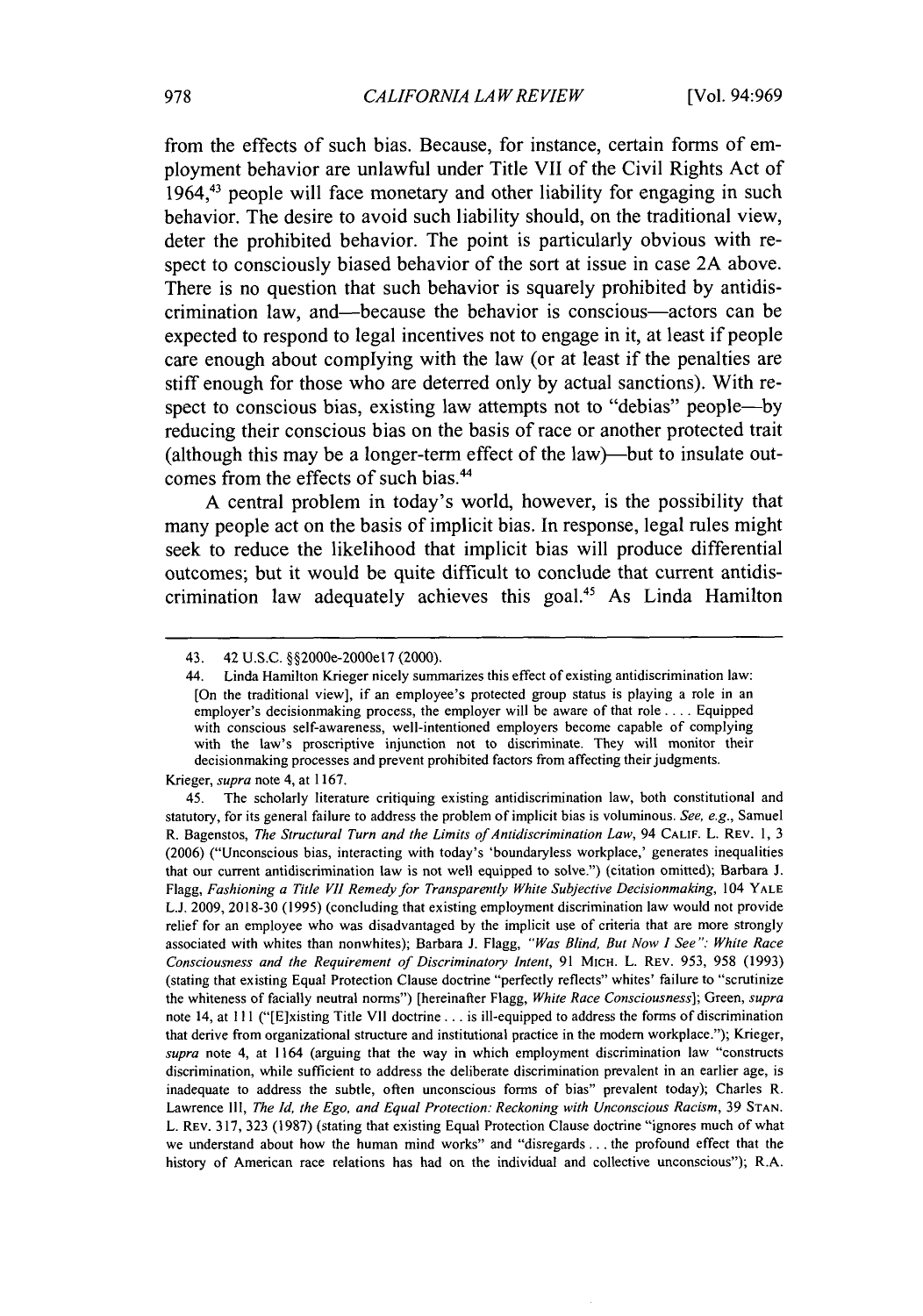Krieger and Susan Fiske illustrate in their contribution to this Symposium, recent trends in antidiscrimination law seem to leave much implicitly biased behavior unpoliced in the employment context.<sup>46</sup> Krieger and Fiske suggest, for instance, that most courts have now made explicit that any facially neutral basis for an employer's decision will, if honestly although mistakenly or foolishly held, suffice to defeat a claim of intentional discrimination under Title VII.<sup>47</sup> As Krieger and Fiske powerfully demonstrate, an "honest" concern about an employee may very often be both "honest" and (unbeknownst to the decisionmaker) entirely a product of the employee's status as an African-American worker.<sup>48</sup>

It is important not to overstate the point. In discrete corners of existing antidiscrimination law and policy, it is possible to find promising attempts to insulate outcomes from the effects of implicit bias. Consider, for example, the affirmative action plans seen at all levels of government.<sup>49</sup> Such plans can illuminatingly be understood—in light of the analysis of Jerry Kang and Mahzarin Banaji in this **Symposium'°--as** attempts **by** the state to correct for implicit bias, and thus to break the connection between such bias and outcomes.<sup>51</sup> If assessments of merit are inappropriately

Lenhardt, Understanding the Mark: Race, Stigma, and Equality in Context, 79 N.Y.U. L. REV. 803, 878 (2004) (recognizing the "limitations inherent in the Supreme Court's current approach to racial stigma" under the Equal Protection Clause); Ian F. Haney López, Institutional Racism: Judicial Conduct and a New *Theory* of Racial Discrimination, **109** YALE **L.J.** 1717, 1830-43 (2000) (describing the gap between subtle forms of discriminatory conduct and current Equal Protection Clause doctrine); David Benjamin Oppenheimer, Negligent Discrimination, 141 U. PA. L. REV. 899, 972 (1993) (stating that while "much employment discrimination" results from unintentional behavior, "the courts have looked at employment discrimination as a problem of conscious, intentional wrong-doing"); Antony Page, Batson's Blind-Spot: Unconscious Stereotyping and the Peremptory Challenge, 85 B.U. L. REV. 155, 179-80 (2005) (arguing that existing Equal Protection Clause doctrine in the context of peremptory challenges to jurors fails to respond in an effective manner to implicitly biased behavior); Poirier, supra note 31, at 459-63 (criticizing, in light of evidence of implicitly biased behavior, the focus of employment discrimination law on various forms of intentional misconduct); Reshma M. Saujani, "The Implicit Association Test *":* A Measure of Unconscious Racism in Legislative Decision-Making, 8 MICH. **J.** RACE & L. 395, 413 (2003) (asserting that existing Equal Protection Clause doctrine is "incapable of rooting out racial discrimination where it is most pernicious"); Reva Siegel, *Why* Equal Protection No Longer Protects: The Evolving Forms of Status-Enforcing State Action, 49 **STAN.** L. REV. 1111, 1137 (1997) (stating that "the empirical literature on racial bias" suggests that "most race-dependent governmental decisionmaking will elude equal protection scrutiny"). For further discussion of many of these critiques, see Christine Jolls, Antidiscrimination Law's Effects on Implicit Bias, in BEHAVIORAL **ANALYSES** OF WORKPLACE DISCRIMINATION (Mitu Gulati & Michael Yelnosky eds., forthcoming 2006).

<sup>46.</sup> See Krieger & Fiske, supra note 16, at 1027-52.

<sup>47.</sup> See id. at 1034-36.

<sup>48.</sup> See id. at 1036-38.

<sup>49.</sup> See, e.g., Johnson v. Transp. Agency, 480 U.S. 616 (1987); Grutter v. Bollinger, 539 U.S. 306, 334 (2003).

<sup>50.</sup> See Kang & Banaji, supra note **15,** at 1066, 1082-90.

<sup>51.</sup> Ann McGinley and Michael Selmi have also discussed the problem of implicit bias and noted that affirmative action is a way to ensure that employment opportunities of protected groups do not suffer as a result of such bias. See Ann C. McGinley, *The* Emerging Cronyism Defense and Affirmative Action: A Critical Perspective on the Distinction Between Colorblind and Race-Conscious Decision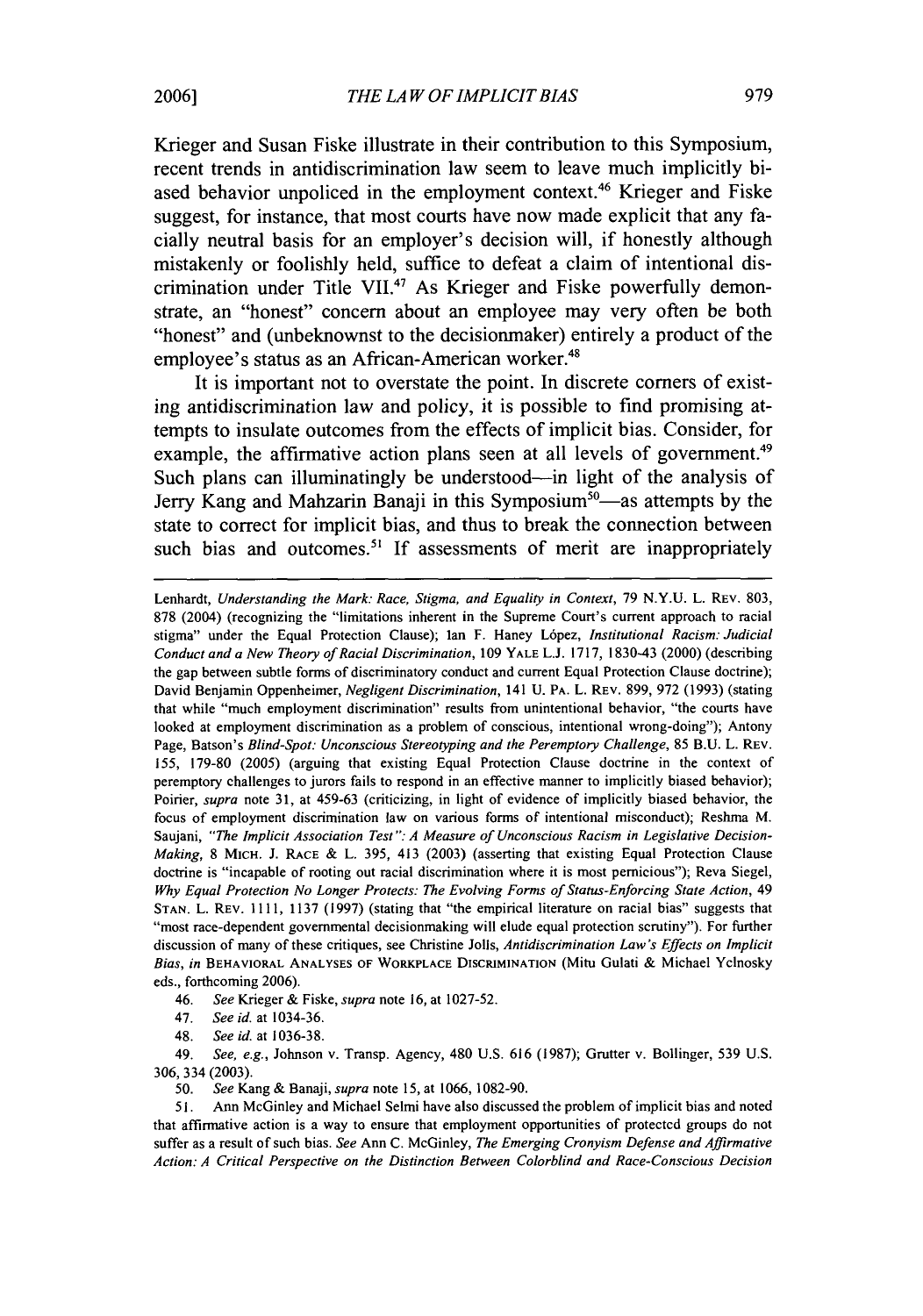clouded by implicit bias, then a preference for those harmed by the biased assessments can help prevent the implicit bias from being translated into final outcomes.<sup>52</sup> If implicit bias typically leads an African-American employee to be incorrectly evaluated as worse than a white counterpart, an appropriately tailored affirmative action plan can counteract this mistake. And, likewise, antidiscrimination law's framework for assessing the legality of affirmative action plans<sup>53</sup> can be understood as enabling employers, educational institutions, and other organizations to use such plans to break the connection between implicit bias and outcomes.

#### *B. "Direct Debiasing"*

In addition to the "insulating" strategies discussed in Part II.A, it is often possible for government to target implicit bias more directly. If decisionmakers, wholly without their intent and indeed to their great chagrin, are acting on the basis of race or another protected trait, the law may be able to help them to correct their unintended actions. Debiasing solutions reflect this approach, and we now turn to those solutions. Below we develop several illustrations of debiasing through antidiscrimination law, as well as relating the general approach of debiasing through this body of law to work by others in this Symposium and elsewhere in the legal literature.

In the most obvious form of debiasing, antidiscrimination law or policy either does or could act *directly* to reduce the level of people's implicit bias. Consider four examples of such "direct debiasing."

#### *1. Prohibiting Consciously Biased Decisionmaking*

The central focus of existing antidiscrimination law is on prohibiting consciously biased decisionmaking-a focus that has produced intense criticism from those interested in implicit bias.<sup>54</sup> Thus, it is easy to overlook the way in which existing antidiscrimination law, despite its focus on conscious bias, nonetheless has some effect on the level of implicit bias. A key causal path here is that the prohibition on consciously biased decisionmaking in workplaces, educational institutions, and membership organizations naturally tends to increase population diversity in these entities, and population diversity in turn has a significant effect on the level of implicit bias.<sup>55</sup> Put differently, while the prohibition on consciously

*Making Under Title VII,* 39 **ARIZ.** L. REV. 1003, 1044-46, 1048-49 (1997); Michael Selmi, *Testing for Equality: Merit, Efficiency, and the Affirmative Action Debate,* 42 UCLA L. REV. 1251, 1284-89, 1297 (1995).

<sup>52.</sup> Kang and Banaji, however, ultimately limit their discussion to specific forms of (what is conventionally regarded as) affirmative action. *See* Kang & Banaji, *supra* note 15, at 1067.

<sup>53.</sup> *See, e.g., Johnson,* 480 U.S. at 626-42 (framework under Title VIl); *Grutter,* 539 U.S. at 322- 43 (framework under the Constitution).

<sup>54.</sup> *See* sources cited *supra* note 45.

<sup>55.</sup> *See* Jolls, *supra* note 45.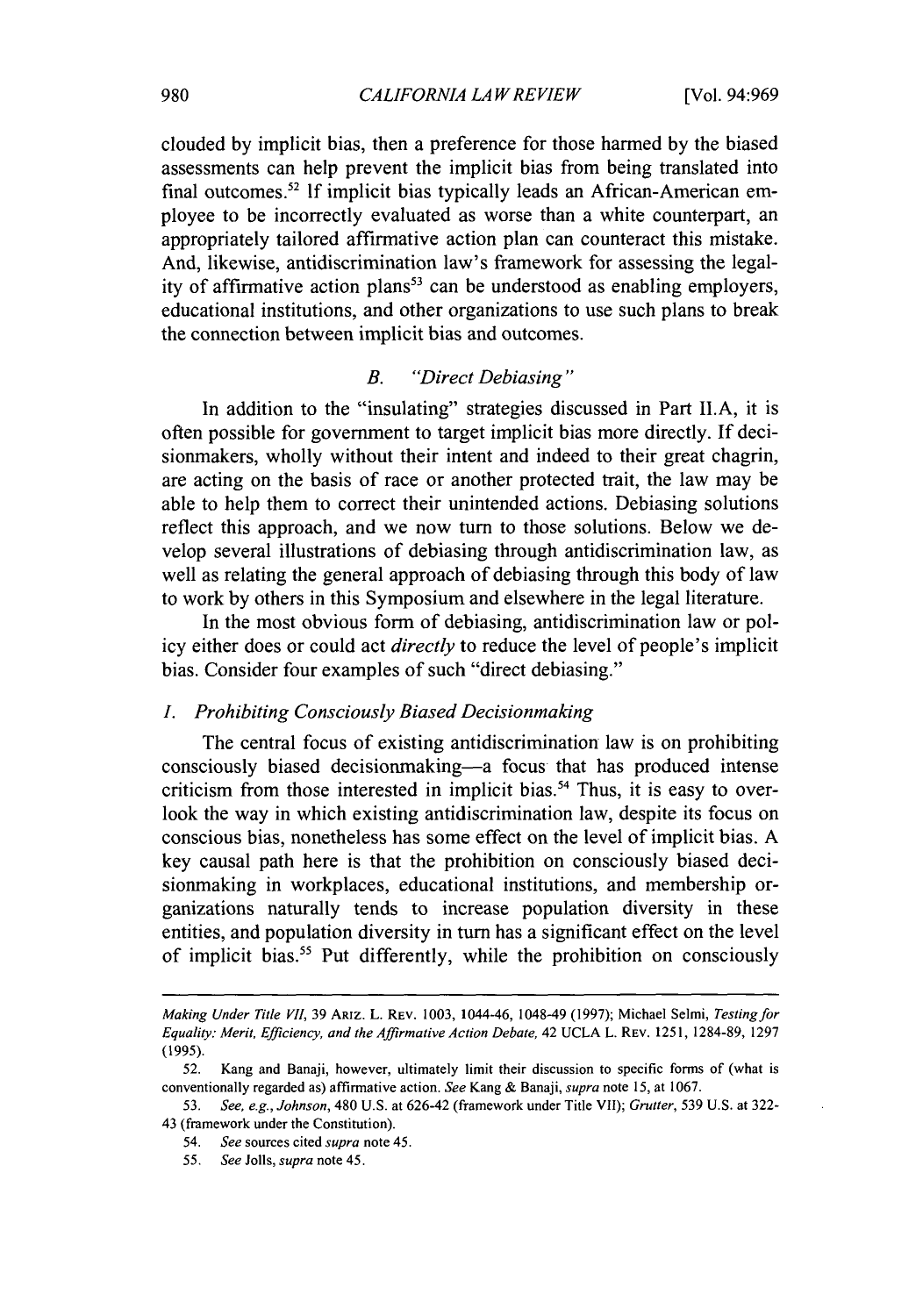biased behavior prompts a System II response to the System II phenomenon of conscious bias, it *also* yields a System I response to the System I phenomenon of implicit bias.

A significant body of social science evidence supports the conclusion that the presence of population diversity in an environment tends to reduce the level of implicit bias.<sup>56</sup> In one particularly striking study, the simple fact of administration of an in-person IAT by an African-American rather than a white experimenter significantly reduced the measured level of implicit bias.<sup>57</sup> Put differently, people's speed in characterizing blackunpleasant and white-pleasant pairs was closer to their speed in characterizing black-pleasant and white-unpleasant pairs when the African-American experimenter was present. Another study found that white test subjects paired with an African-American partner exhibited less implicit bias as measured by the **IAT** than white test subjects paired with a white partner; the same study found that within pairs involving an African-American partner, participants who were told they were to evaluate the African-American partner exhibited more implicit racial bias on the **IAT** than participants who were told they would be evaluated by the African-American partner.<sup>58</sup>

The effects of population diversity in the environment on the level of implicit bias may stem from the availability heuristic discussed in Part I; people often tend to assess probabilities based on whether a relevant incidence comes easily to mind. The effects of diversity may also reflect a more general role for the "affect heuristic," by which decisions are formed by reference to rapid, intuitive, affective judgments.<sup>59</sup>

It follows from these findings that simply by increasing the level of population diversity in workplaces, educational institutions, and other organizations, existing antidiscrimination law tends to reduce the level of implicit bias in these environments.<sup>60</sup> It bears emphasis in this connection that antidiscrimination law's clear rejection of explicit quotas counters the risk that this law might paradoxically *increase* implicit bias by means of

<sup>56.</sup> Leading studies include Nilanjana Dasgupta & Shaki Asgari, *Seeing Is Believing: Exposure to Counterstereotypic Women Leaders and Its Effect on the Malleability of Automatic Gender Stereotyping,* 40 J. **EXPERIMENTAL Soc.** PSYCHOL. 642, 649-50, 651-52 (2004); Brian S. Lowery, Curtis D. Hardin & Stacey Sinclair, *Social Influence Effects on Automatic Racial Prejudice,* 81 J. PERSONALITY & SOC. PSYCHOL. 842, 844-45, 846-47 (2001); Jennifer A. Richeson & Nalini Ambady, *Effects of Situational Power on Automatic Racial Prejudice,* 39 J. EXPERIMENTAL **SOC.** PSYCHOL. 177, 179-81 (2003). Kang and Banaji provide additional discussion of supportive evidence, including a recent meta-study by Thomas Pettigrew and Linda Tropp. *See* Kang & Banaji, *supra* note 15, at 1102- *05.*

<sup>57.</sup> *See* Lowery, Hardin & Sinclair, *supra* note 56, at 844-45, 846-47.

<sup>58.</sup> *See* Richeson & Ambady, *supra* note 56, at 181, table **1.**

<sup>59.</sup> *See* Paul Slovic, Melissa Finucane, Ellen Peters & Donald G. MacGregor, *The Affect Heuristic, in* **HEURISTICS AND BIASES,** *supra* note 18, at 397, 397-400.

<sup>60.</sup> *See* Jolls, *supra* note 45.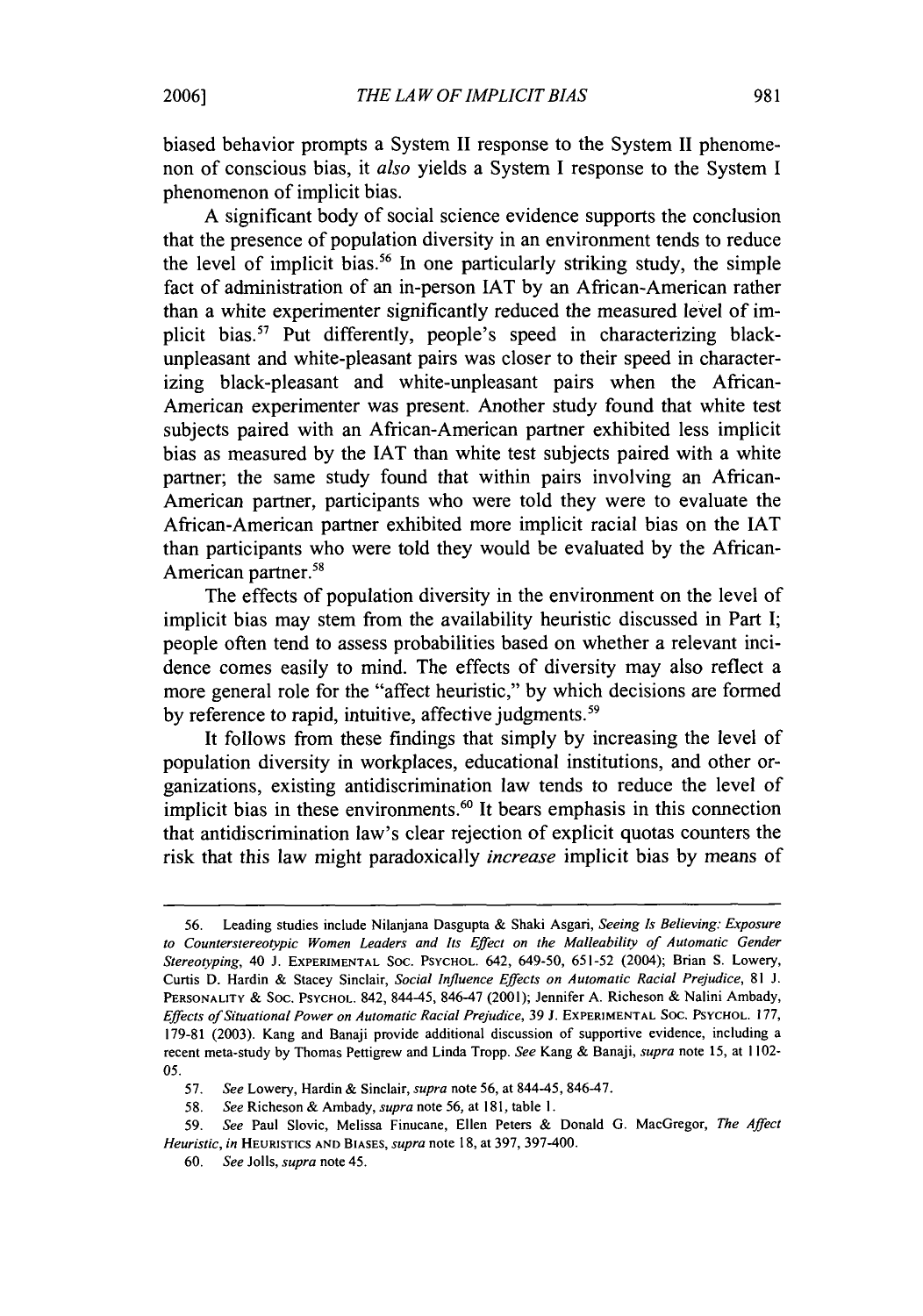overly heavy-handed diversity initiatives.<sup>61</sup> A closely related point is important: existing antidiscrimination law's effects on implicit bias through increased population diversity may be greatest in cases in which people's initial levels of implicit bias represent errors in judgment as opposed to statistically accurate perceptions. As discussed in Part I above, implicit bias, like the heuristics and biases emphasized in cognitive psychology and behavioral economics, may often reflect a genuine factual error; but of course this may not always be the case. If implicit bias corresponds to statistically accurate perceptions about the group in question, then the effects of population diversity may be muted by conflicting signals corresponding to the statistical reality.

#### *2. Prohibiting Hostile Environments*

Existing antidiscrimination law's prohibition on "hostile environments" is also likely to reduce the level of implicit bias in workplaces, educational institutions, and other organizations, here through its effect on the physical and sensory environment.62 Again, what is generally viewed as a System II response to a System II problem is also a System I response to a System I problem.

Both evidence and common sense suggest that the presence of stereotypic images of a particular group tends to increase implicit bias.<sup>63</sup> A particularly striking study, outside the direct context of measures of implicit bias, found that men who had viewed a pornographic film just before being interviewed by a woman remembered little about the interviewer other than her physical characteristics—while men who had watched a regular film before the interview had meaningful recall of the content of the interview.<sup>64</sup> Mechanisms such as the availability and affect heuristics may again be in play. <sup>65</sup>

<sup>61.</sup> *See, e.g.,* 42 U.S.C. § 2000e-2(j) (2000) ("Nothing contained in [Title VII] shall be interpreted to require any employer... to grant preferential treatment to any individual or to any group because of the race, color, religion, sex, or national origin of such individual or group on account of an imbalance which may exist with respect to the total number or percentage of persons of any race, color, religion, sex, or national origin employed by any employer... in comparison with the total number or percentage of persons of such race, color, religion, sex, or national origin in any community, State, section, or other area, or in the available work force in any community, State, section, or other area **.... ").** For discussion of the ways in which some types of explicit preferential treatment of particular groups can increase bias against these groups, see Linda Hamilton Krieger, *Civil Rights Perestroika: Intergroup Relations after Affirmative Action,* 86 **CALIF.** L. REV. 1251, 1263-70 (1998).

<sup>62.</sup> *See* Jolls, *supra* note 45.

<sup>63.</sup> *See, e.g.,* Irene V. Blair, Jennifer E. Ma & Alison P. Lenton, *Imagining Stereotypes Away: The Moderation of Implicit Stereotypes Through Mental Imagery,* 81 J. **PERSONALITY** & SOC. PSYCHOL. 828, 832-33 (2001).

<sup>64.</sup> *See* Doug McKenzie-Mohr & Mark P. Zanna, *Treating Women as Sexual Objects: Look to* the (Gender Schematic) Male *Who Has Viewed Pornography,* 16 PERSONALITY & SOC. PSYCHOL. **BULL.** 296, 303-04 (1990), discussed in Jolls, *supra* note 45.

<sup>65.</sup> *See supra* note 59 and accompanying text.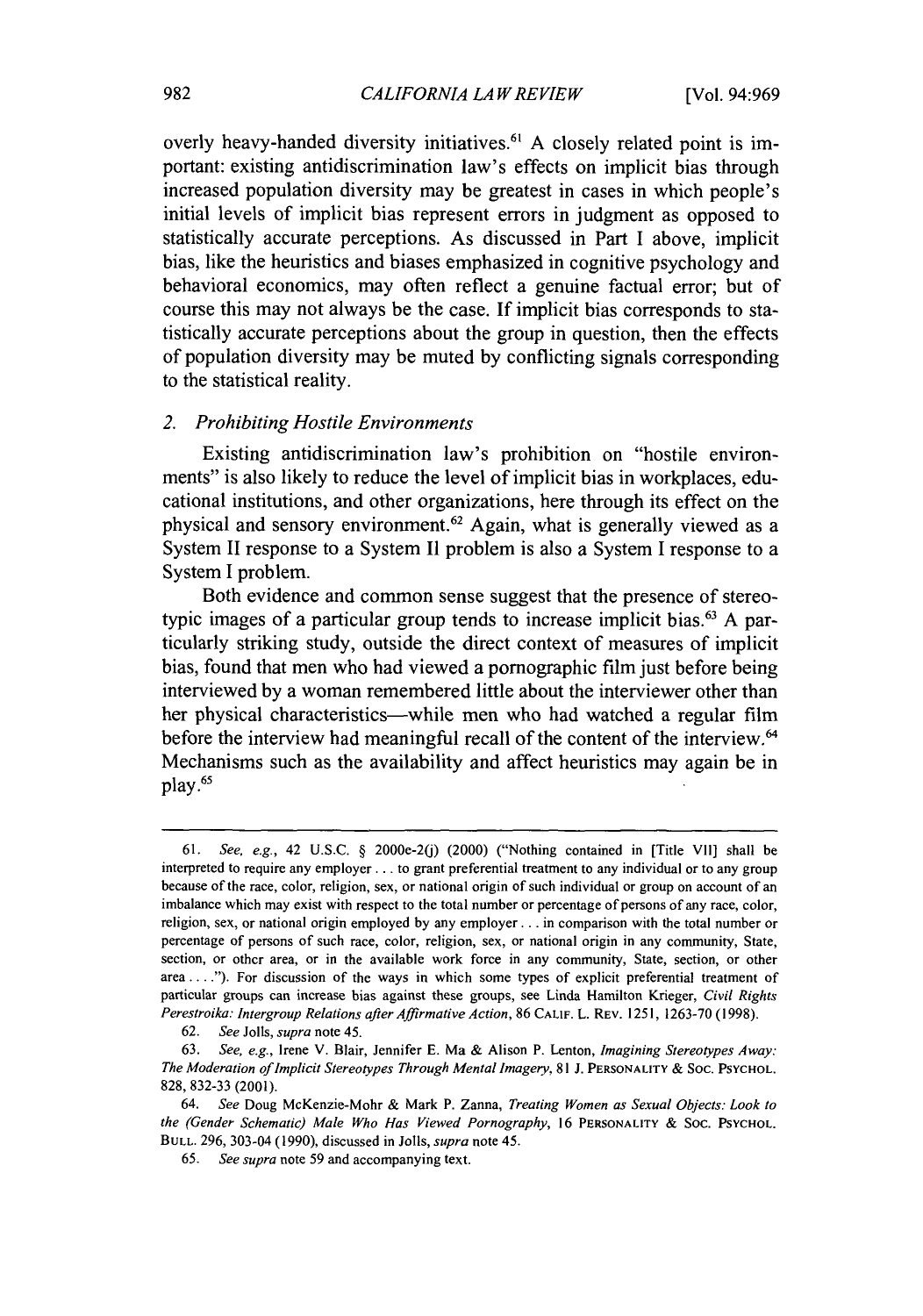Under current antidiscrimination law, hostile environments featuring negative or demeaning depictions of protected groups (including, but not limited to, depictions in posters and other visual media) are generally unlawful in workplaces, educational institutions, and membership organizations.<sup>66</sup> In this way, current law governing sexual and racial harassment almost certainly produces some effect on the level of implicit bias in these institutions.<sup>67</sup> Compared to an environment in which such demeaning depictions were not unlawful, the current framework is likely to have a debiasing effect.

The prohibition on hostile environments may be felt throughout the organization, not merely by those directly targeted by the behavior. The law does not simply protect an immediate victim or set of victims from behavior deemed to be unlawful; instead the law tends to shape and affect the level of implicit bias of all those present. Of course, the law does not target people's beliefs as such; the point is that in proscribing certain conduct it undoubtedly has an *effect* on the level of implicit bias.<sup>68</sup>

#### *3. The Requirements for Employers Seeking to Avoid Vicarious Liability*

A third example of a direct debiasing mechanism involves potential reforms of the existing doctrine governing employers' vicarious liability for Title VII violations. At present that doctrine allows employers to defend against such liability on the basis of actions such as policy manuals or training videos disseminated in the workplace.<sup>69</sup>

Just as there are biasing effects (described just above) from negative imagery in the physical environment, there is strong evidence of debiasing effects from favorable portraiture or imagery-for instance, photographs of Tiger Woods-in the physical environment.<sup>70</sup> People show significantly less bias on the IAT directly after being exposed to Woods's picture—and also when tested again twenty-four hours after exposure to the picture.<sup>7</sup> Thus, in the real world, if portraiture in the workplace or elsewhere consistently reflects positive exemplars, it is likely---though certainly not

<sup>66.</sup> See, e.g., Harris v. Forklift Sys., 510 U.S. **17** (1993) (addressing workplace environment under Title VII); Davis v. Monroe County Bd. of Educ., 526 U.S. 629 (1999) (addressing school environment under Title IX of the Education Amendments of 1972); **MINN. STAT.** §363A.1 **I** subd. **1** (2004) (addressing voluntary organization environment under state law); Jolls, supra note 45 (citing and discussing cases, including the renowned Robinson *v. Jacksonville Shipyards, Inc.* case, involving visual media specifically).

**<sup>67.</sup>** *See* Jolls, *supra* note 45.

<sup>68.</sup> *See id.*

<sup>69.</sup> *See, e.g.,* Faragher v. City of Boca Raton, 524 U.S. 775, 807-09 (1998).

**<sup>70.</sup>** *See* Nilanjana Dasgupta & Anthony G. Greenwald, *On the Malleability of Automatic Attitudes: Combating Automatic Prejudice with Images of Admired and Disliked Individuals,* 81 J. PERSONALITY & **SOC.** PSYCHOL. **800,** 803-04 (2001).

<sup>71.</sup> *See id.*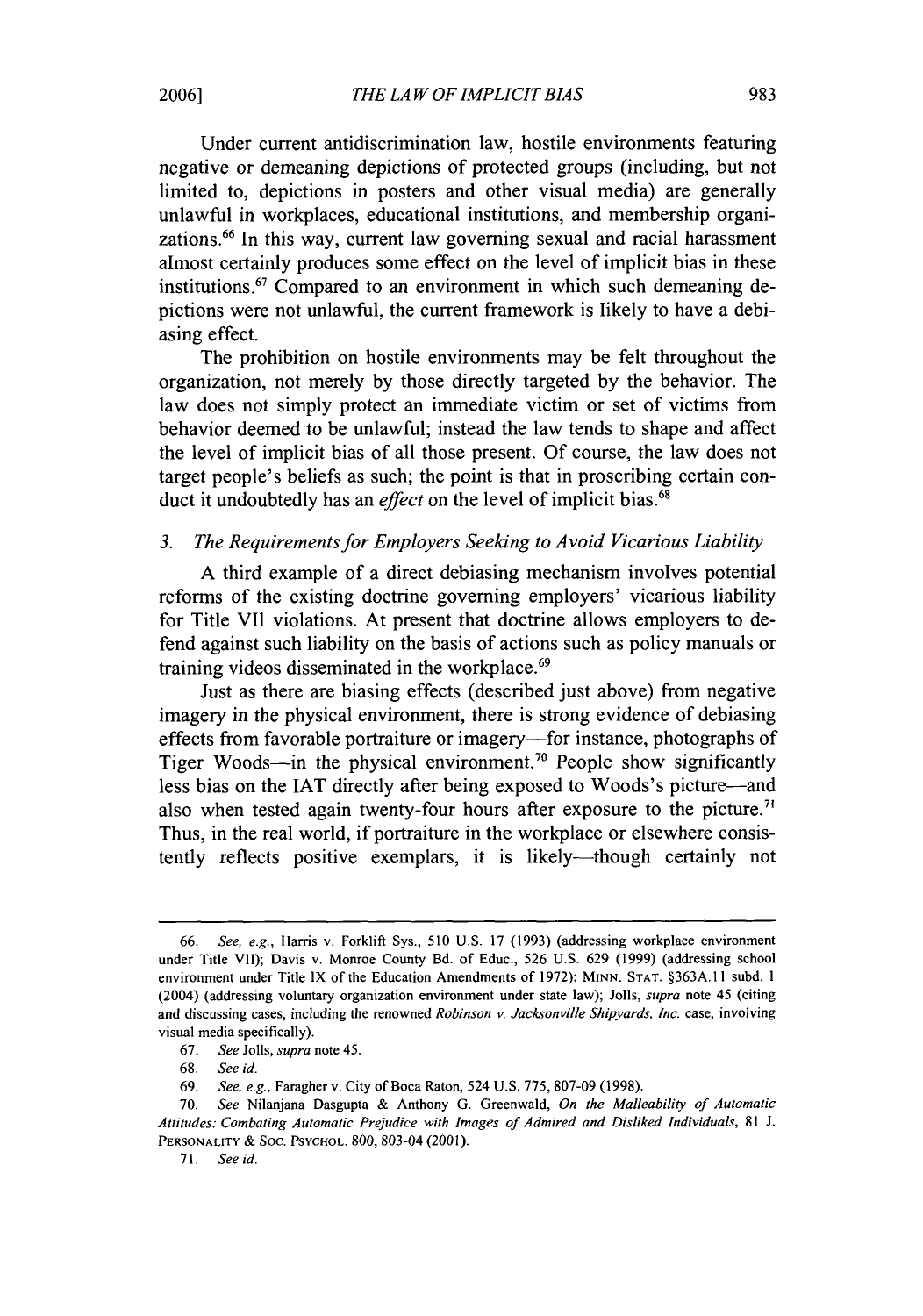guaranteed<sup> $72$ </sup>—that those present will show less implicit bias, with likely mechanisms once more being the availability and affect heuristics.73

Note that in contrast to the experimental setting, positive exemplars in the workplace or elsewhere would be a recurrent rather than fleeting aspect of the individual's environment. And, parallel to the point above, the manner in which the display of positive exemplars occurs is important; if it is too heavy-handed, implicit bias may not decrease at all (and could even increase).<sup>74</sup>

In light of the available evidence, it may make a good deal of sense to treat an employer's positive effort to portray diversity as an express factor weighing against vicarious employer liability under Title VII. This approach would be parallel to the way that, under current Title VII doctrine, employers regularly defend against such liability on the basis of actions such as manuals or training videos disseminated in the workplace.<sup>75</sup> Our basic suggestion is that the existing Title VII approach to employers' vicarious liability might be extended beyond the discrete mechanisms (manuals, handbooks, videos, internet instructional programs) contemplated by present law-at least if doing so is consistent with the First Amendment (a question beyond the scope of the present discussion). While many of the mechanisms contemplated by present law governing vicarious liability are distinctly System II in character, the evidence suggests the important role of System I mechanisms in reducing implicit bias. The display of positive exemplars in the workplace may do far more to reduce implicit bias than yet another mandatory training session on workplace diversity.

#### *4. Affirmative Action Policy*

Existing affirmative action policy can also be understood as a form of direct debiasing. We have already noted that at all levels of government, officials have chosen to adopt affirmative action plans.<sup>76</sup> Because population diversity helps to reduce implicit bias through mechanisms including availability and affect (as described above), these government affirmative action plans may operate as a form of direct debiasing.<sup>77</sup>

To be sure, government affirmative action may fail to debias people and might even increase implicit bias depending on a given plan's specific contours. Krieger, while noting how affirmative action may reduce bias,<sup>78</sup>

<sup>72.</sup> *See* Greenwald & Krieger, *supra* note **5,** at 964 (raising caution about longer term effects of positive imagery).

<sup>73.</sup> *See supra* note 59 and accompanying text.

<sup>74.</sup> *See supra* note 61 and accompanying text.

<sup>75.</sup> *See* sources cited *supra* note 69.

<sup>76.</sup> *See supra* note 49 and accompanying text.

<sup>77.</sup> *See* Christine Jolls & Cass R. Sunstein, Debiasing Through Law (Nov. 18, 2003) (unpublished manuscript, Yale Legal Theory workshop, on file with authors).

<sup>78.</sup> *See* Krieger, *supra* note 61, at 1275-76.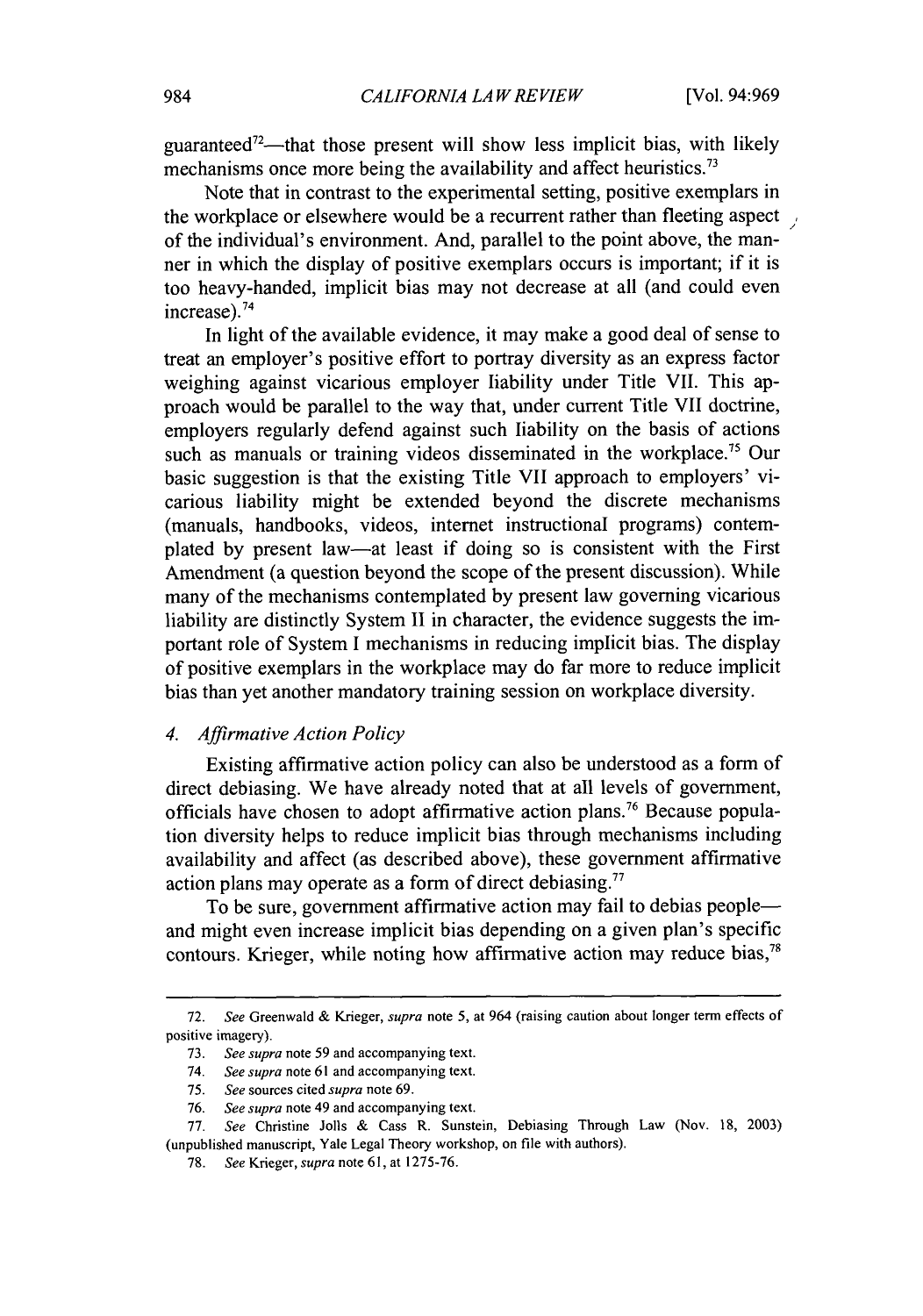has explored the possible negative effects of affirmative action on the level of bias with reference to the existing social science literature,<sup>79</sup> and the question of whether and when such negative effects will occur is obviously a crucial one. From the standpoint of reducing implicit bias, the good news is that the empirical studies discussed above highlight the potential of increased diversity to reduce implicit bias, while the evidence discussed by Krieger provides many insights on the specific types of affirmative action plans that do and do not appear to have negative effects on the level of bias. $80$ 

Our analysis of affirmative action here differs from the insulating analysis of affirmative action discussed in Part II.A above. In the conception here, government affirmative action does not act to insulate outcomes from the effects of implicit bias but, instead, acts directly to reduce such bias.81 Of course, a government affirmative action plan may have both types of effects simultaneously.

\* \* \*

Let us offer a concluding comment about all of the methods of direct debiasing explored in this section. Uniting all of these methods is the general idea that government does or might act against implicit bias using System I rather than System II mechanisms. The direct debiasing approaches described here thus mark a substantial departure from alternative efforts focused on "deliberate 'mental correction' that takes group status squarely into account."<sup>82</sup> We discuss normative issues arising out of this System I-System II difference in Part III below.

## *C. "Indirect Debiasing"*

We now turn to mechanisms for what we call "indirect debiasing"-mechanisms that receive sustained and insightful treatment in this Symposium in the work by Linda Hamilton Krieger and Susan Fiske and the work by Jerry Kang and Mahzarin Banaji.<sup>83</sup> Under indirect debiasing mechanisms, law prohibits or permits certain behavior and, as an indirect result of the prohibition or permission, creates incentives (or avoids disincentives) for regulated actors to adopt a debiasing approach. Indirect

<sup>79.</sup> *See id.* at 1263-70.

<sup>80.</sup> *See id.*

<sup>81.</sup> Analyses of affirmative action and implicit bias in the existing legal literature have often not been specific about which sort of mechanism--"insulating" or "debiasing" in our terms--produces the effect of an affirmative action plan; both mechanisms may be contemplated. *See, e.g.,* Michael J. Yelnosky, *The Prevention Justification for Affirmative Action,* 64 OHIo ST. L.J. 1385 (2003); *cf* Cynthia L. Estlund, *Working Together: The Workplace, Civil Society, and the Law,* 89 GEO. **L.J.** 1, 7, 26-29, 77-94 (2000) (discussing how population diversity from affirmative action may reduce various forms of bias including conscious bias, but expressing pessimism about the possibility of altering implicit bias).

<sup>82.</sup> *See* Krieger, *supra* note **61,** at 1279.

<sup>83.</sup> *See* Krieger & Fiske, *supra* note 16, at 1056-61; Kang & Banaji, *supra* note 15, at 1111-15.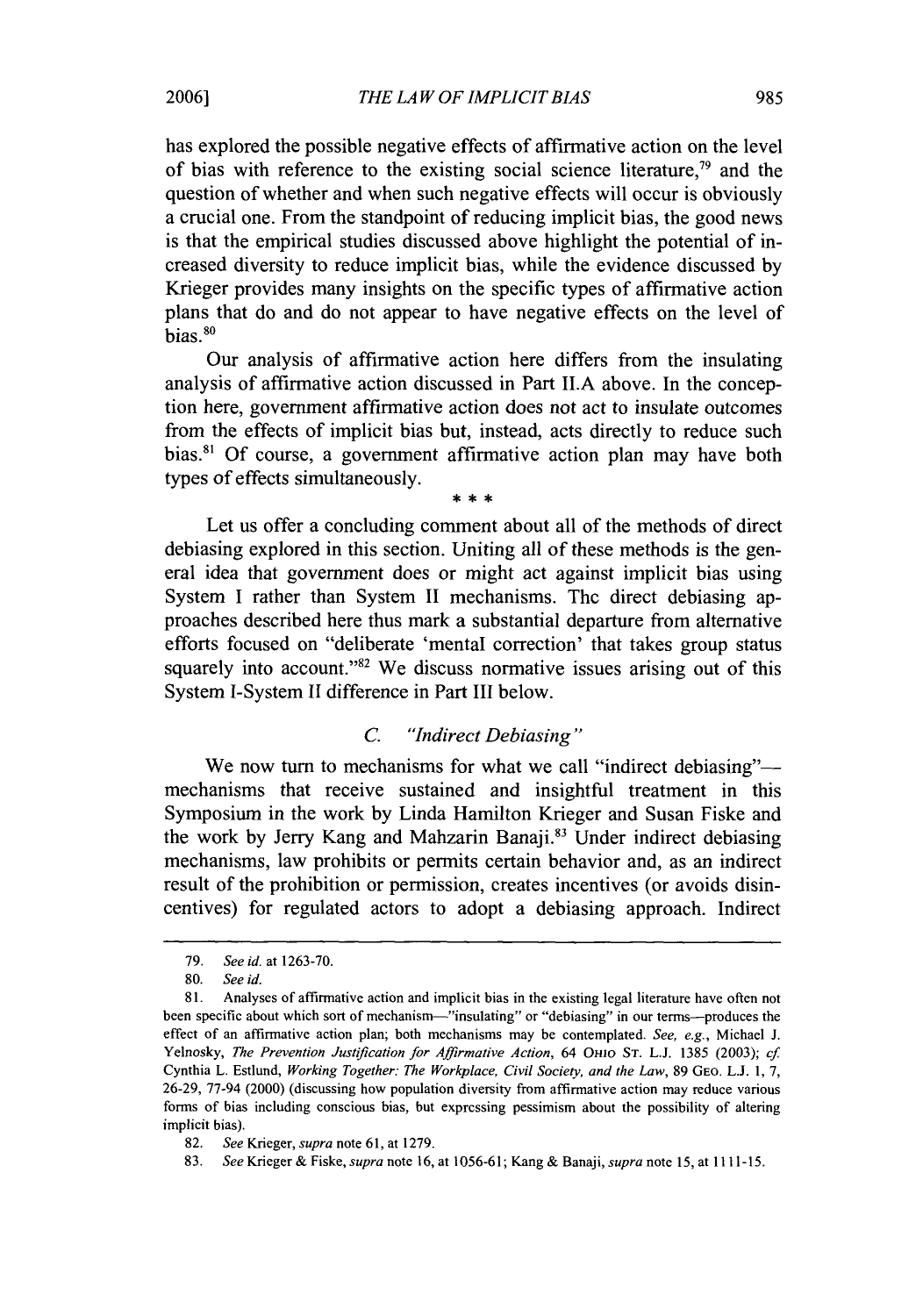measures differ from direct measures in that it is no longer *necessarily* the case that in conforming to the specific dictates of law or policy, an actor will take steps that tend to reduce implicit bias. We consider two examples of indirect debiasing mechanisms below.

### *1. A Prohibition on Implicitly Biased Behavior*

Many scholars suggest that existing antidiscrimination law does little to police implicitly biased behavior.<sup>84</sup> A variety of proposed reforms, including those proposed by Krieger and Fiske in this Symposium, would broaden the reach of antidiscrimination law in addressing that behavior.<sup>85</sup>

It is obvious that if antidiscrimination law were to proscribe implicitly biased behavior in an effective manner, the law would encourage employers to adopt mechanisms to reduce implicit bias. (Obviously, the greater the translation of implicit bias to implicitly biased behavior, the greater the incentive for employers.) Following the discussion above, such mechanisms could include population diversity in the organization (Parts II.B. 1 and II.B.4) and careful attention to depictions of protected groups in the physical environment (Parts II.B.2 and II.B.3). The discussion above described how those steps tend to reduce the level of implicit bias.

Alternatively, effective prohibition of implicitly biased behavior could encourage employers to adopt general decisionmaking structures or processes that reduce the intensity and frequency of implicit bias, implicitly biased behavior, or both. In the words of one commentator, steps may include "creating interdependence among in-group and out-group members, providing structure and guidance for appraisal and evaluation, and making decisionmnakers accountable for their decisions."86 It is unclear whether the mechanisms in play here will be predominantly System I or System II in nature. In a related vein, Susan Sturm has recounted how major accounting firm offices came to recognize and address sex-based disparities in assignments through the simple step of having the office managing partners list the nature and quantity of assignments to employees by  $sex.\overline{87}$  (They were very surprised by the simple fact that there were significant disparities in assignments by sex.)

It is reasonable to suppose that steps such as these would reduce the underlying level of implicit bias as well as implicitly biased behavior; if so, then the law's inducement of employers to adopt such steps is an

<sup>84.</sup> *See* sources cited *supra* note 45.

<sup>85.</sup> *See, e.g.,* Flagg, *White Race Consciousness, supra* note 45, at 991-1017; Krieger, *supra* note 4, at 1186-1217, 1241-44; Krieger & Fiske, *supra* note 16, at 1056-61; Lawrence, *supra* note 45, at 355-81; Poirier, *supra* note 31, at 478-91; Saujani, *supra* note 45, at 413-18.

<sup>86.</sup> Green, *supra* note 14, at 147. Green also notes, consistent with the previous paragraph, that employers might seek to construct "heterogeneous work and decisionmaking groups." *See id.*

<sup>87.</sup> *See* Susan Sturm, *Second Generation Employment Discrimination: A Structural Approach,* 101 **COLUM.** L. REV. 458, 496 (2001).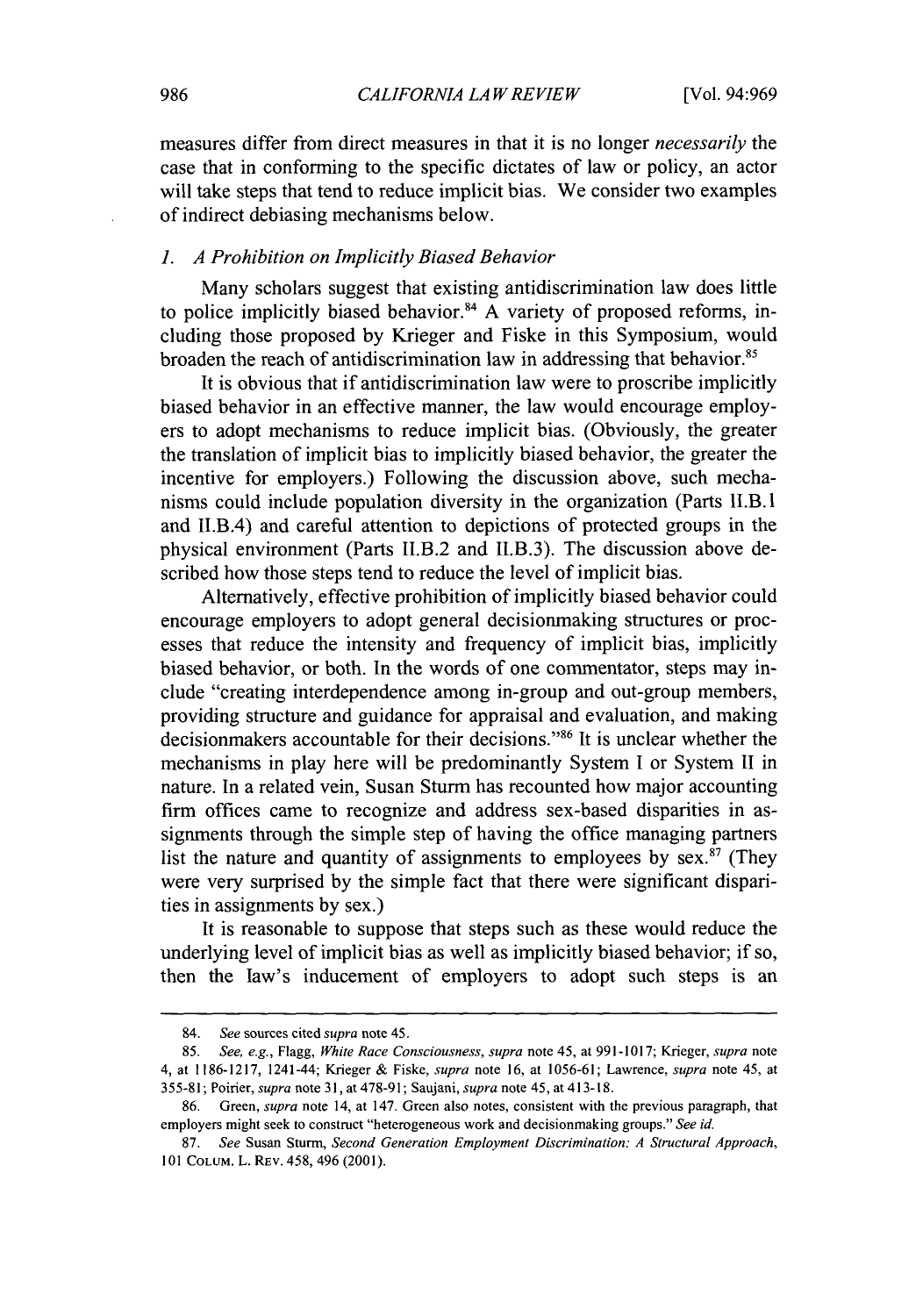illustration of indirect debiasing. But such steps may in some cases simply insulate outcomes from the effects of an underlying level of implicit bias, in which case they are insulating rather than debiasing approaches within our framework.

We do not take a position here on the relative effectiveness of the many diverse means by which decisionmakers might seek to reduce implicit bias, implicitly biased behavior, or both in response to effective prohibition of implicitly biased behavior. It is uncertain whether approaches centered in System II would do much to reduce the phenomena; so too the potential limits on some of the System I approaches were explored in Part II.B above. Here we simply highlight the likelihood that much-discussed reform efforts with respect to policing implicitly biased behavior would produce responses that, in turn, would tend to reduce the level of implicit bias.

#### *2. The Legal Treatment of Affirmative Action Plans*

A second example of an indirect debiasing mechanism is the legal treatment of affirmative action plans. We have emphasized that government might engage in direct debiasing through the adoption of such plans. It follows that in tolerating such plans (whether imposed by public or by private actors), the law is engaging in a form of indirect debiasing; that is, regulated actors are permitted to take steps that, in turn, tend to reduce implicit bias.

Kang and Banaji argue in this Symposium that a proper interpretation of the Equal Protection Clause and Title VII would allow employers to engage in affirmative action in order to produce a diverse workforce and thereby reduce implicit bias.<sup>88</sup> Importantly, Kang and Banaji explain that these forms of affirmative action are distinct from the "role model" arguments that have met with very mixed reception in the courts; in the debiasing approach, the emphasis is on the attitudes and behavior of those *outside*, rather than within, the traditionally underrepresented group.<sup>89</sup>

To clarify, the emphasis in the present discussion is on creating legal structures within which actors may choose to adopt debiasing mechanisms; by contrast, our discussion in Part II.B.4 above involved the affirmative choice by the state to adopt such mechanisms itself. In our terminology, the state engages in direct debiasing when it chooses to adopt an affirmative action plan that directly reduces implicit bias. By contrast, the state can be said to engage in indirect debiasing when it enables actors (including government itself) to adopt such affirmative action plans. In one case, the legal

<sup>88.</sup> *See Kang* & *Banaji, supra note 15,* at *1111-15. For an* initial discussion of the idea that legal policy in the form of government affirmative action reduces implicit bias through increased population diversity, see Jolls & Sunstein, *supra* note 76.

<sup>89.</sup> *See Kang* & Banaji, *supra note* 15, at 1110.